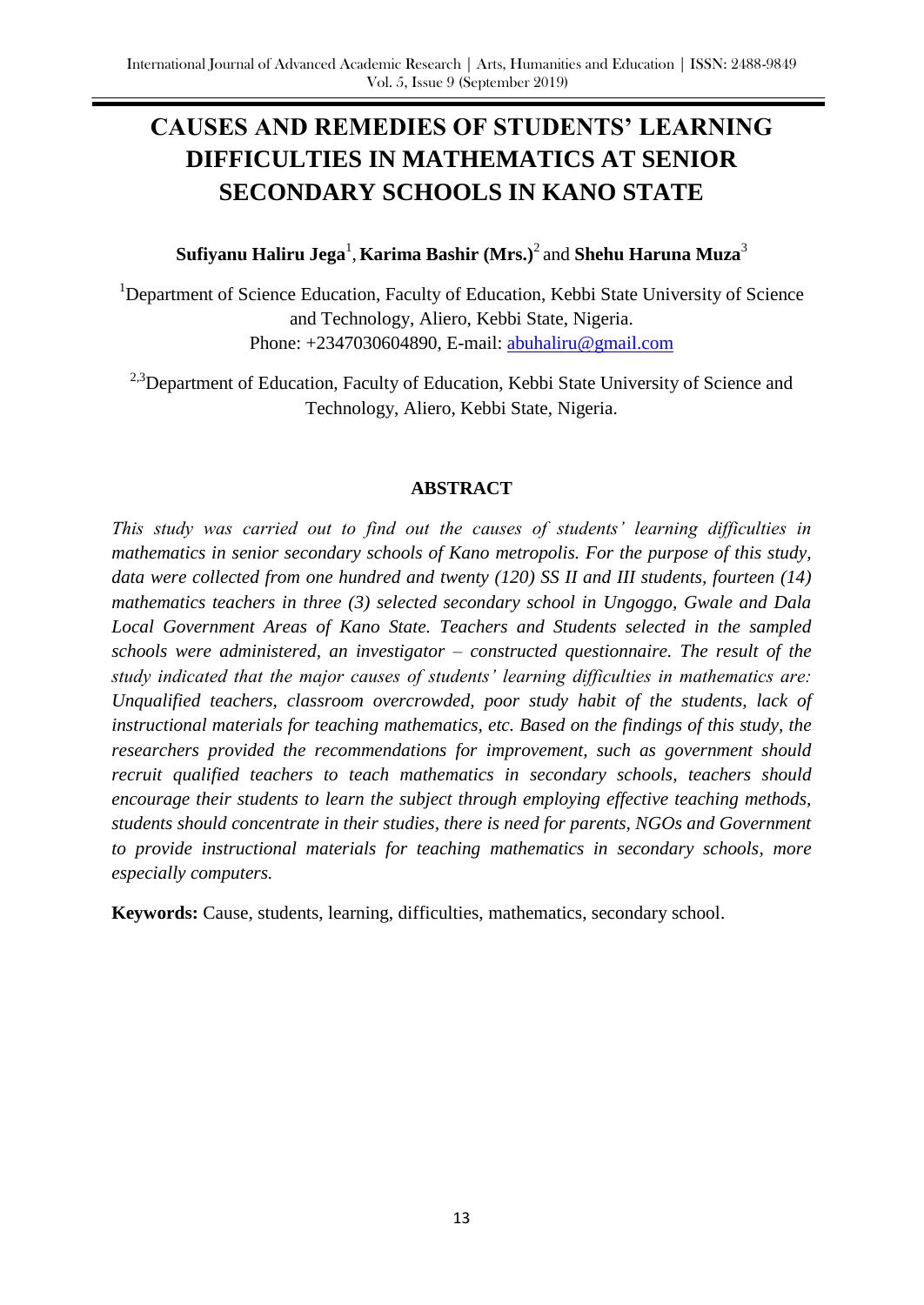## **Introduction**

Mathematics could be said to be the study of patterns and relationships, which can be expressed in symbols. It embraces many ideas about numbers and space, which involves problem solving activities and a very powerful way of communication (Palin and Fox, 1972).

Performances of students in mathematics tasks have generally been unimpressive and worrisome. The society's perception of mathematics as "very difficult" does not help matters as student imbibes the notion that mathematics is meant for special people not including everybody. Mathematics is a universal language that must be understood by all. A society's scientific and technological breakthrough is contingent on her citizen's performances in mathematical sciences (Dele, 2002).

Mathematics is a human invention, borne out of human inquisitive spirit and desire to solve human problems. Though mathematics was found to be a major factor in the development of man and his environment, at the same time men have also greatly influenced the development of the discipline. It can be regarded as mathematics explored outside the classroom situation to solve with precision personal and societal problems (Kolawole and Oluwatayo, 2006).

According to Obodo (2001), the way many Nigerians feel, think and act towards mathematics blindfolds them from realizing the benefits accruable from the knowledge and application of the subject. The author also pointed out that many Nigerians still regard mathematics as a difficult subject to learn and consequently do not want anything associated with it. Some people even believed that mathematics has no practical application outside the classroom settings and so they abhor, hate and dislike the subject. This is very unfortunate because probably no other subject has greater application to the society than mathematics. Mathematics is a prime instrument for understanding and exploring scientific, economic and social world.

In addition to this usefulness, mathematics serve as a tool for creating new knowledge in all fields for solving problems, stating theories and predicting outcomes.

The world today is witnessing a rapid growth in the development of science and technology with the advent of computer and other information and communication technology. It is believed that hardly can a country survive the pressure of the recent information and communication technology popularly known as I.T without mathematics (Azuka, 2000).

Ironmatu (2005) reported that Nigeria is about 50 years behind the United States of America in all ramifications. This is an indirect way of saying that Nigeria has progressed slowly scientifically, industrially, politically, socially and others since her political independence from Great Britain in the year 1960. It is obvious therefore that for Nigeria to catch up with America, Nigerians must be exposed to relevant learning experiences such as obtainable in mathematics and information technology (IT) so that it can enjoy development in all ramifications.

Therefore, looking at the explanations above, one can see that the importance of mathematics to humanity cannot be overemphasized, and effort have to be made to eradicate or wipe the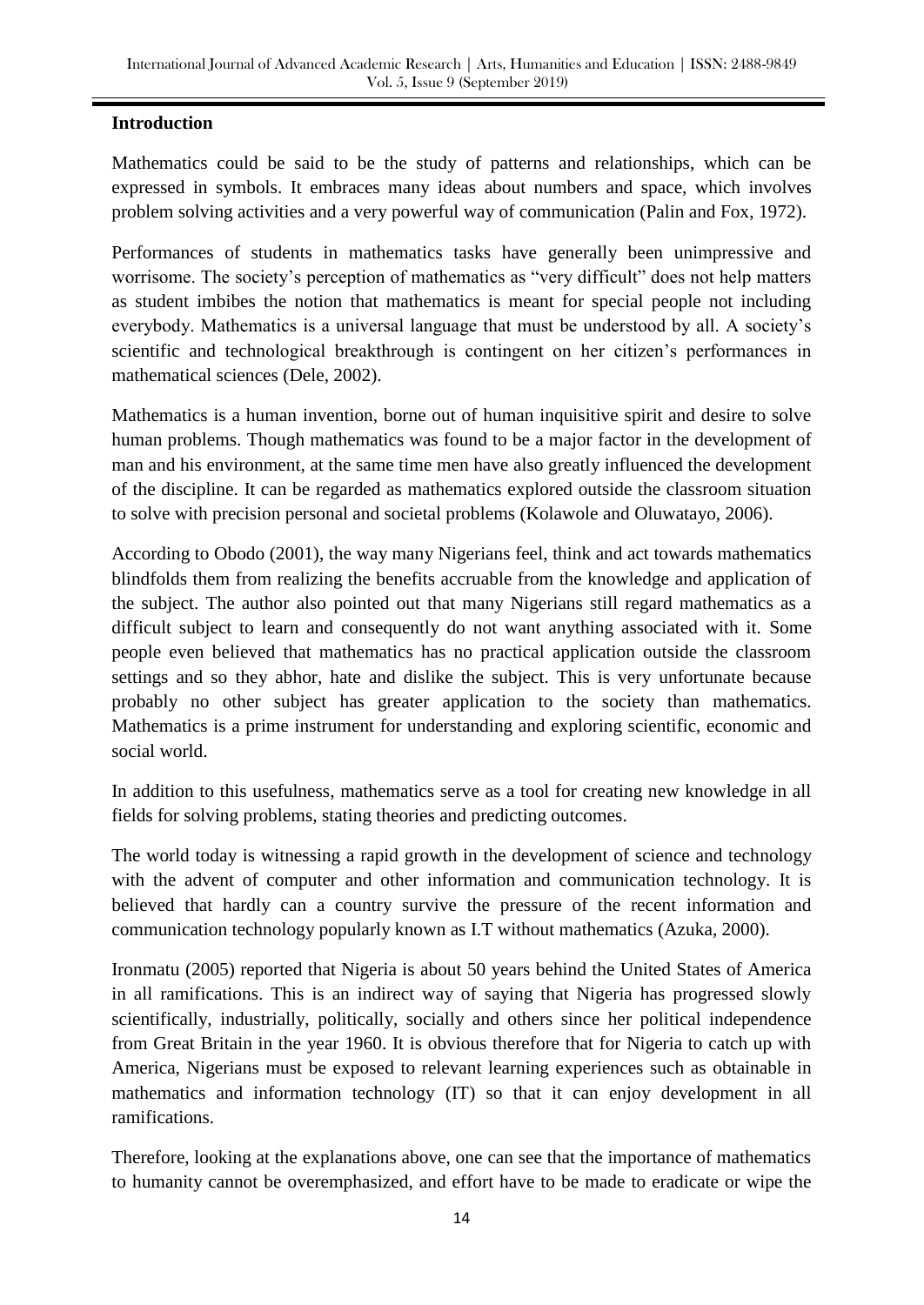learning difficulties that students face in learning mathematics at senior secondary school in Nigeria. By doing so, the problem of mass failure in WAEC and NECO examinations in mathematics our students are currently facing will be minimized, if not solved at all.

## **Statement of the problem**

It has been observed that mathematics is indispensable to our life, this means we cannot live without it. Despite this usefulness, students are continued to face difficulties in learning the subject at secondary school level (Akintoya, 2001).

Mathematics is a subject that forms the major skeleton of all technological developments and play no less a role in all other subjects discipline. It develops rapidly as the technology itself advances. The teaching and learning of the subject have been hindered by some problems which include:

- 1. The students' inability to cope with the contents of the course unit (curriculum).
- 2. Students' wrong notion towards the subject matter.
- 3. Lack of adequate textbooks and other instructional materials.
- 4. Shortages of mathematics teachers.
- 5. Teachers' qualifications and educational background.
- 6. The knowledge, beliefs, understanding and practices of teachers.
- 7. Government negligence.
- 8. Societal perceptibility on the subject.
- 9. Lack of students/ teachers motivation.

Therefore, the study aimed at investigating the causes of students learning difficulties in mathematics. That is to say, the researchers intended to find out the causes of the students learning difficulties in mathematics at secondary schools in Kano metropolis.

# **Objectives of the study**

The aims and objectives of this study are as follows:

- 1. To investigate the causes of the learning difficulties in mathematics among secondary school students.
- 2. To check whether the students' learning difficulties in mathematics have negative effect on the students' performance in mathematics at SSCE examinations.
- 3. To find out the ways of improving the teaching and learning of mathematics at secondary schools in Kano metropolis.
- 4. To provide solution on how to wipe or eradicate students learning difficulties in mathematics at senior secondary school.

# **Research Questions**

1. What are the causes of students' learning difficulties in mathematics at secondary school?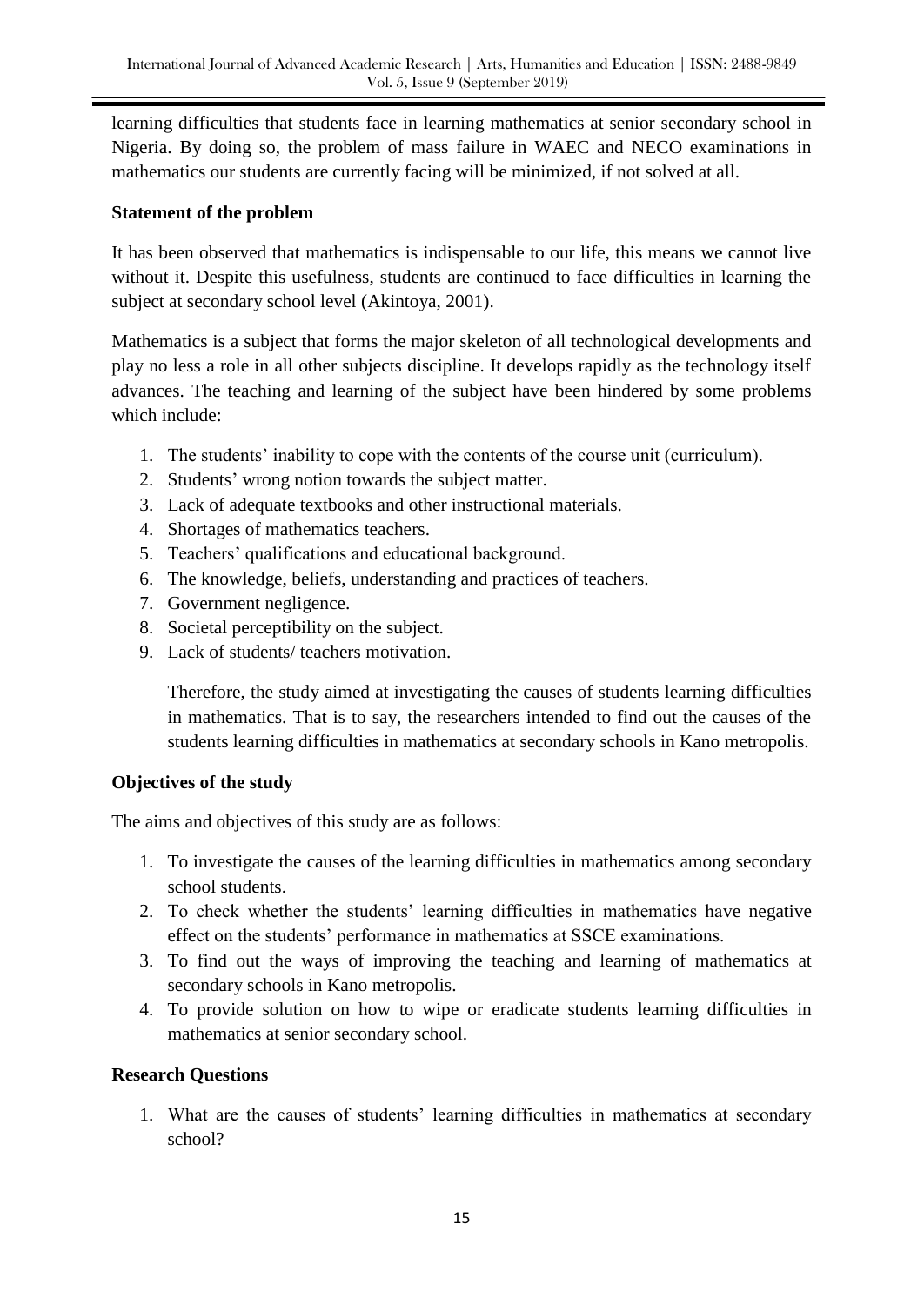- 2. Do the students' learning difficulties in mathematics have effect on students' performance in SSCE examination?
- 3. How can the students' learning difficulties in mathematics be identified?
- 4. What are the possible remedies to these students' learning difficulties in mathematics?

## **Significance of the Study**

This research work is aimed at investigating the causes of students' learning difficulties in mathematics at senior secondary schools in Kano metropolis. The study hopes to find a concrete and everlasting solution to the causes of students' learning difficulties in mathematics at senior secondary schools in Kano metropolis.

This study also intended to provide the policymakers with relevant information for the improvement of teaching and learning mathematics at secondary schools in Kano metropolis.

This study would be of immense importance to the mathematics educators, teachers as well as learners of mathematics either for employment or specialization.

The research study would also form part of the existing literatures which would be useful for future researchers on the similar topic.

It can also help the parents to know whether their children are affected by learning difficulties in mathematics, so that they can help their children to overcome these problems.

## **Scope of the study**

This study intended to investigate the causes of students' learning difficulties in mathematics and limited to some selected secondary schools in Kano metropolis. Therefore, the research is to focus on three (3) secondary schools in Kano metropolis. The schools are Government Secondary School (GSS) Warure, Government Secondary School (GSS) R/Zaki and Government Girls College Dala (GGC Dala). These schools are situated in Ungogo, Gwale and Dala local government areas respectively.

## **Literature Review**

## **The Concept of Secondary School**

Secondary school is the school children attain after primary school and before tertiary stage (NPE, 2004). With the introduction of 6-3-3-4 system of education in Nigeria, the child will spend 6 years in primary school, 3 years in junior secondary school, and 3 years also in senior secondary school and 4 years in tertiary institutions of learning. Like other countries in Africa, primary school children age in Nigeria range between 6 – 12 years, junior secondary range between 12 – 15 years and senior secondary range between 15 – 18 years.

According to NBS (National Bureau of Statistic, 2016) the enrolment in Junior/senior secondary schools in Nigeria are 7,625,943 with total schools of 19,238. The level of enrolment in junior/senior secondary in Nigeria is very low, considering the population of 180 millions.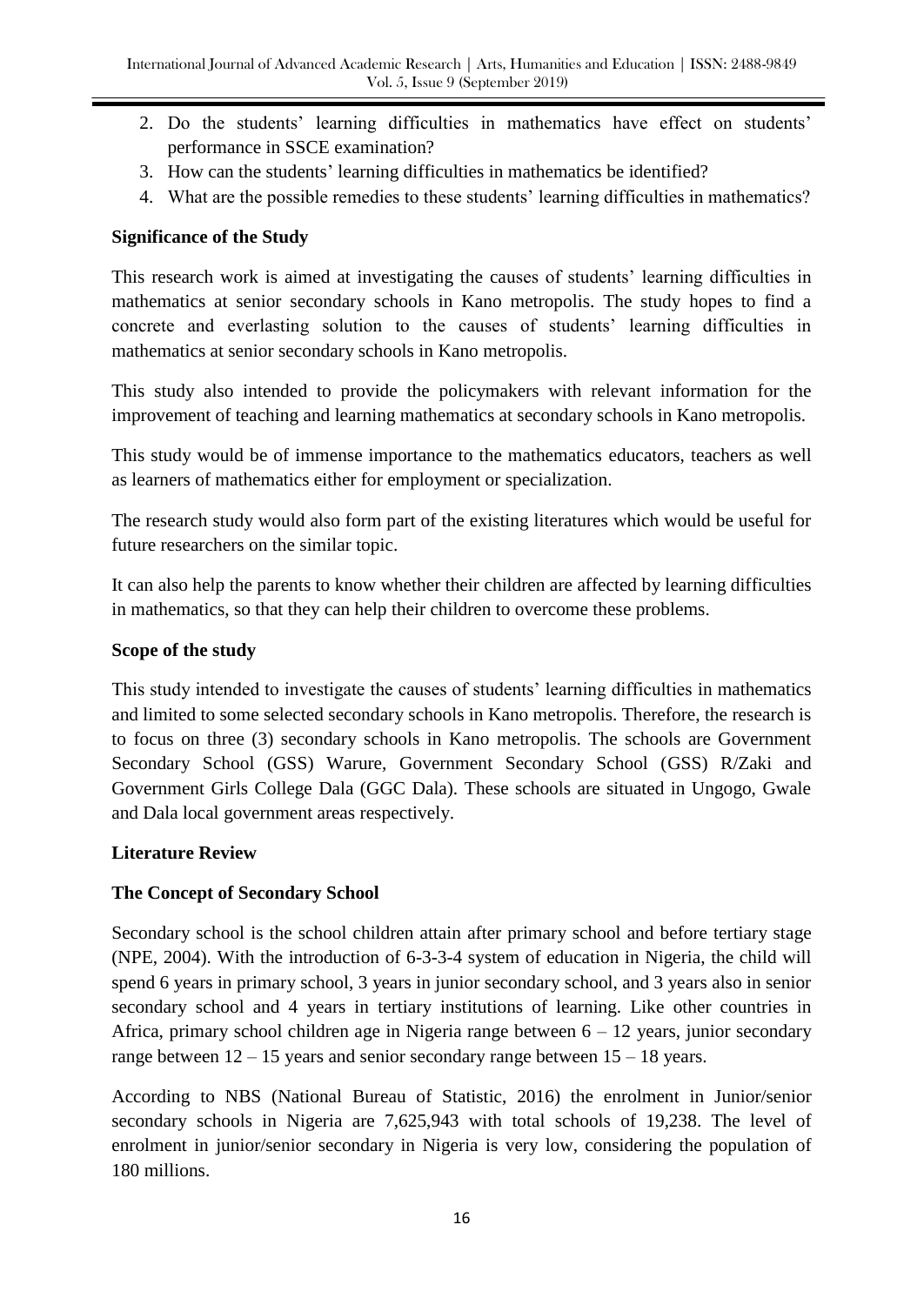#### **The objectives of secondary school**

The broad goals of secondary school shall be to prepare the individual for useful living within the society and higher education. Other objectives of secondary school include:

- a) Provide all primary school leavers with the opportunity for education of a higher level, irrespective of sex, social status, religious or ethnic background.
- b) Offer diversified curriculum to cater for the difference in talents, opportunities and future roles.
- c) Provide trained manpower in the applied science, technology and commerce at sub professional grades.
- d) Develop and promote Nigerian languages, art and culture in the context of world's cultural heritage.
- e) Inspire students with a desire for self improvement and achievement of excellence.
- f) Foster national unity with an emphasis on the common ties that unite us in our diversity.
- g) Raise a generation of people who can think for themselves, respect the views of others, respect the dignity of labor, appreciate those values specified under our broad national goals and live as good citizens.
- h) Provide technical knowledge, and vocational skills necessary for agricultural, industrial, commercial and economic development.

## **The concept of mathematics**

According to advanced learner dictionary, Mathematics is the science of numbers, quantity and space. Looking at this definition, mathematics deals with scientific study of numbers, i.e how numbers behave in the natural manner. This definition also included the types of numbers which include natural numbers  $(1, ..., 9)$ , even numbers (i.e. any number that is divisible by 2. E.g. 2,4,6,...), odd numbers (i.e. numbers like  $1,3,5,7,...$ ). It also shows how mathematics is used in determining the quantity of an object and space it occupied.

Igbokwe (1997) defined mathematics as a body of knowledge used for estimating, calculating. Mathematics therefore has implication for human measurement in his environment. Igbokwe's definition shows the importance of mathematics in his environment, through calculation, estimating, counting and measurement.

According to Obodo (2001), Mathematics is a subject that is taught in school and can be learned from all the numerous things in the environment. Obodo's definition is similar to that of Igbokwe's own, because both definitions show the significance of the subject to the environment, but in addition to Igbokwe's definition, Obodo also highlight that mathematics is one of the subjects that are taught in school (primary, secondary and even tertiary schools). Also Obodo's definition show how mathematics can be learned from all numerous things. As such, mathematics can be applied to almost every human endeavour.

## **The objectives of teaching mathematics**

The objectives of teaching mathematics in our schools are as follows: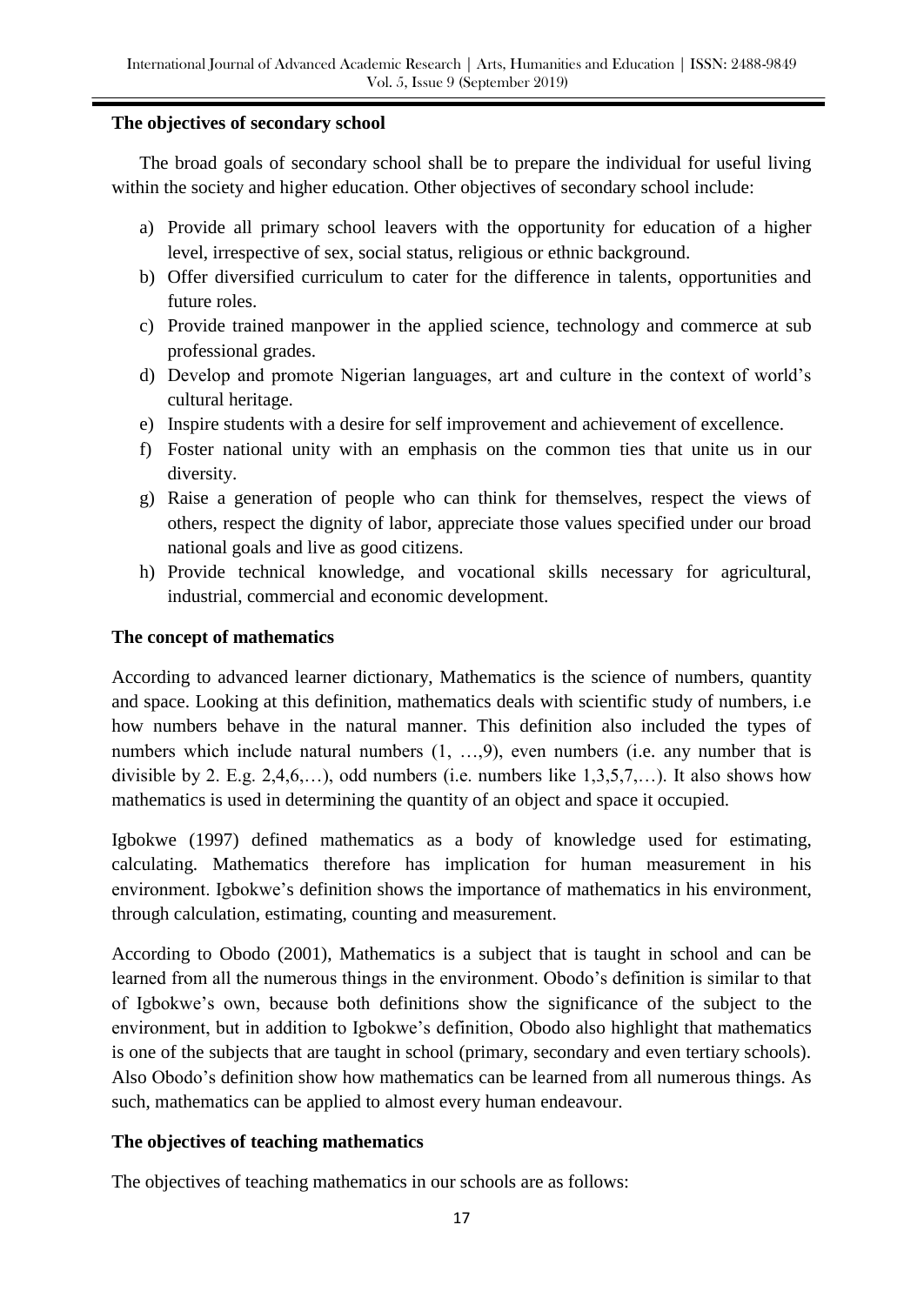- i. To inculcate critical thinking ability.
- ii. To teach numeracy to children.
- iii. To prepare children for business and other commercial duties.
- iv. To help students for studying mathematics at tertiary level.
- v. To enhance the habit of trustworthiness both in taught and practice.

## **Learning Difficulties**

Learning difficulty (also known as learning disorder, or learning disability) is a classification including several disorders in which a person has difficulty learning in a typical manner, usually caused by an unknown factor or factors (Mclonghlin, 1998).

The unknown factors are the disorders that affect the brain's ability to receive and process information. This disorder can make it problematic for a person to learn as quickly or in the same way as someone who is not affected by a learning disability or difficulty. People with learning difficulty have trouble performing specific type of skills or completing task if left to figure things out by themselves or if taught in conventional ways (Rance and Lovis, 2002).

However, some forms of learning disabilities are incurable. But with appropriate cognitive and academic interventions many can be overcome through proper teaching techniques and the use of instructional materials to children with that type of disorder. Learning disability is usually used to describe different kinds of learning problems like learning to talk, read, write or do arithmetic.

## **Causes of Learning Difficulties**

There are two factors that influence learning difficulties viz:

- 1. Pre-natal influence
- 2. Post natal influence
- 1. Pre-natal influence: are those conditions that affect a pregnant woman before the birth of an abnormal or normal child.

The factors include:

- a) Infection or ill health in the mother.
- b) Genetic traits from either one or both of the parents.
- c) Malnutrition at the mother during pregnancy.
- d) Smoking by expectant mother could lead to the birth of a handicapped/ learning disability child.
- e) High blood pressure in pregnant mother could affect the baby.
- f) Duration of pregnancy: if a baby is born earlier (pre-maturely under 38 weeks), the baby's brain cells may be damaged during the period of incubation due to lack of or excess supply of oxygen.
- g) Mother's age: when a pregnant woman is over 38 years old, the possibility of having learning disabled child is high.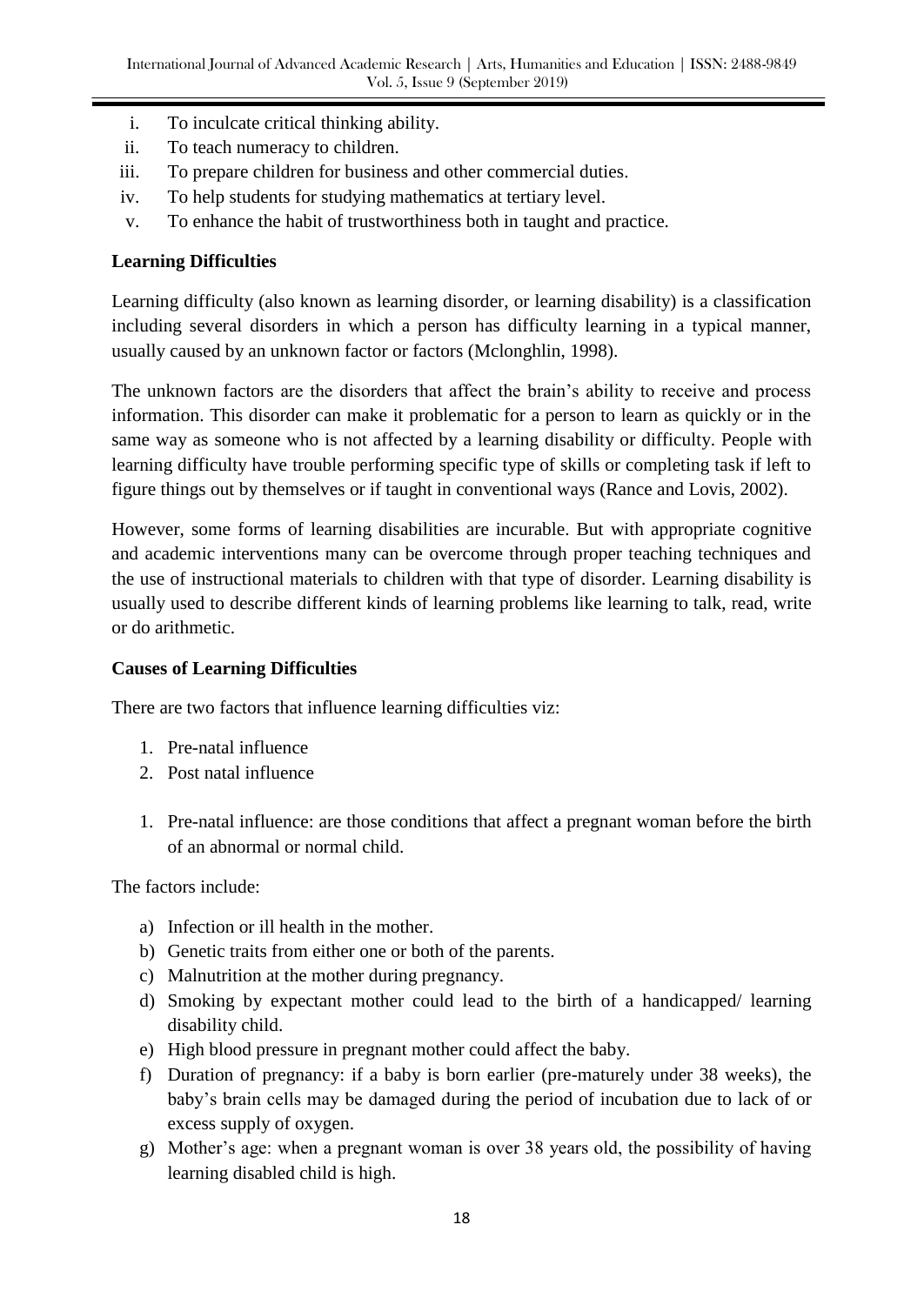- 2) Post-natal influence that causes the learning disability: These are conditions which affect the child after birth and that resulted in learning disability. Such post-natal factors include:
- a) Childhood diseases such as chicken pox etc.
- b) Blows of the head
- c) Harsh climate conditions.
- d) Accidents
- e) Social and environmental conditions. A child from poor home will not have access to television, book, computer, internet and enough play materials for stimulation.
- f) Slaps to the eye or ear
- g) Marriage between incompatible couples (e.g. carriers of sickle cell trace)
- h) Self-medication

## **Remedies of learning difficulties**

The problem of causes of learning disability can be prevented by using following:

- 1. Genetics counseling: Couples who are much older should be discouraged from having birth.
- 2. Self-medication should be discouraged
- 3. Improved health care: improved health care and good medical attention for pregnant mother and babies.
- 4. Encourage immunization of mothers and babies
- 5. Pregnant mothers should be encouraged to take balanced diet.
- 6. Children should be provided with rich and stimulating environment (Abosi, 1981).

## **Causes of learning difficulties in mathematics**

Math learning disability/difficulty can be a debilitating problem in school and later life. In today's world, mathematical knowledge, reasoning, and skills are no less important than the ability to read. The effect of mass failure during the years of schooling, as the mass literacy in adult life, can seriously handicap both daily living and vocational prospects.

According to the statistics, approximately 6% of school age children have significant maths difficulties and among students classified as learning disabled, arithmetic difficulties are as pervasive as reading problems. This does not mean that all reading disabilities are accompanied by mathematics problems, but it does mean that math problems are widespread and in need of equivalent attention and concern as reading problems. In the journal of learning disabilities, McLeod and Crump state that one-half of students with learning disabilities require supplemental work in mathematics.

Mathematics learning difficulty or disability, also known as "dyscalculia" which came from Greek and Latin words; the prefix "Dys" came from Greek and means "badly", "calculia" come from Latin "calculare" which means "to count". If put together "Dyscalculia" means "count badly".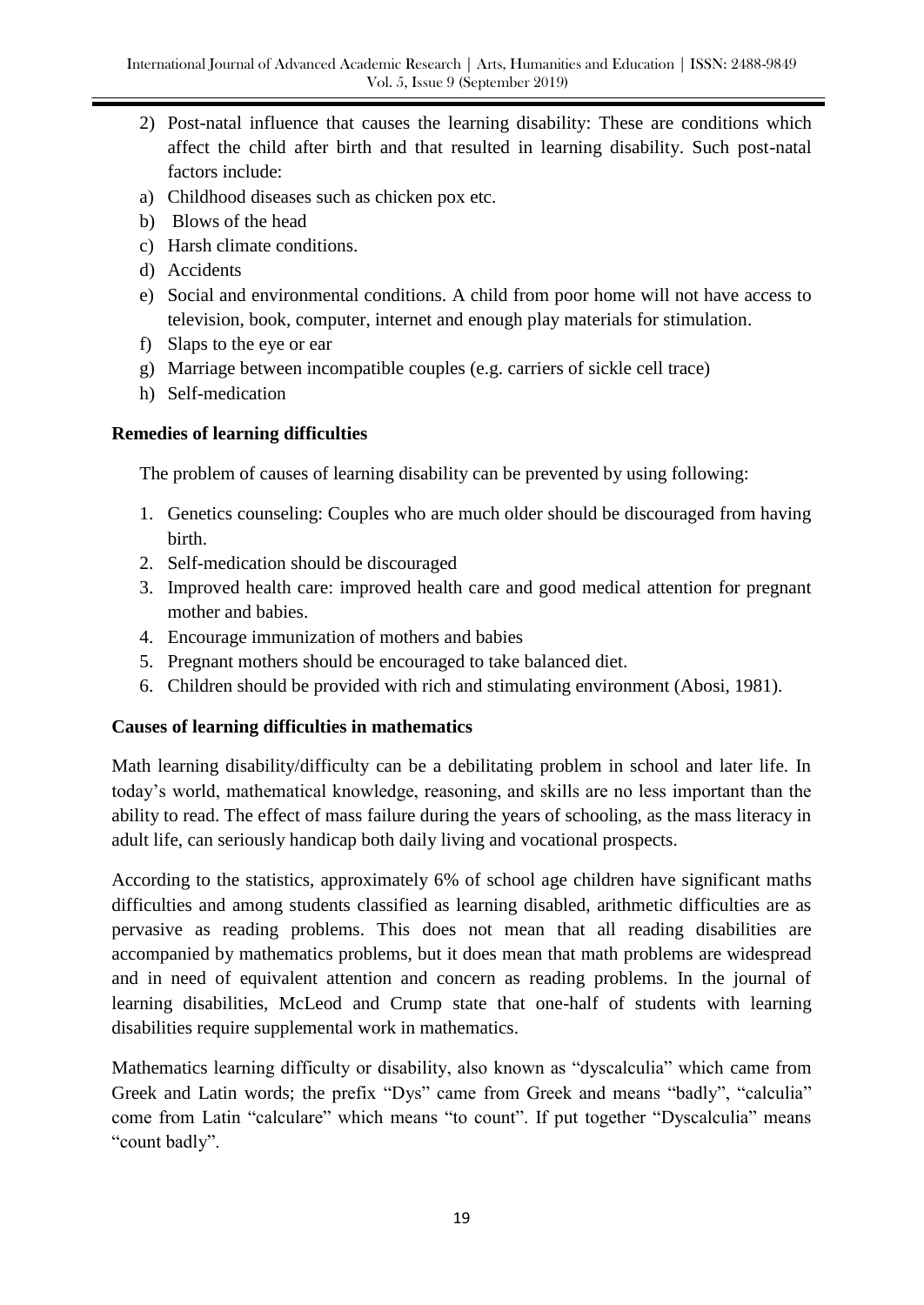Dyscalculia is a specific learning disability involving innate difficulty in understanding or learning (comprehending) simple arithmetic. It is a kind of dyslexia and includes difficulty in understanding numbers, learning how to manipulate numbers or other related symptoms. Mathematics disability can also occur as a result of some types of brain injury, in which case the proper term is calculia, to distinguish it from dyscalculia which is of innate, genetic or developmental origin. Although mathematics learning difficulties occur in children with low I.Q. Dyscalculia can be found in people with normal to superior intelligence (Emerson, 2009).

## **Characteristics of Dyscalculia**

The characteristics of dyscalculia are as follows:

- i) Frequent difficulties with arithmetic, confusing the signs  $+,-/x$ .
- ii) Difficulty with everyday task like checking change and reading analog clocks.
- iii) Inability to comprehend financial planning or budget the cost of the items in shopping basket or balancing a check book.
- iv) Difficulty with multiplication table, subtraction table, addition table and division table.
- v) Difficulty with conceptualization of time, and judging the passing of time.
- vi) May be exceptionally well in writing related field. Many authors and journalist have this disorder.
- vii)Mistaken recollection of names.

However, all the causes of mathematics learning difficulties can be grouped into two (2) namely as:

- 1. Genetic and social factors
- 2. Scholastic factors (United State Department of Education, 2008).

# **1) Genetic and social factors**

These genetic and social factors include the following:

- i. Problems of learning disability (mentally retarded)
- ii. Having problem of dyscalculia
- iii. The abstractness of the subject
- iv. Students negative attitude towards learning mathematics.
- v. Some students dislike or hate the subject.

# **2) Scholastic factors**

These factors include:

- i. Lack of qualified mathematics teachers
- ii. Shortage of mathematics teachers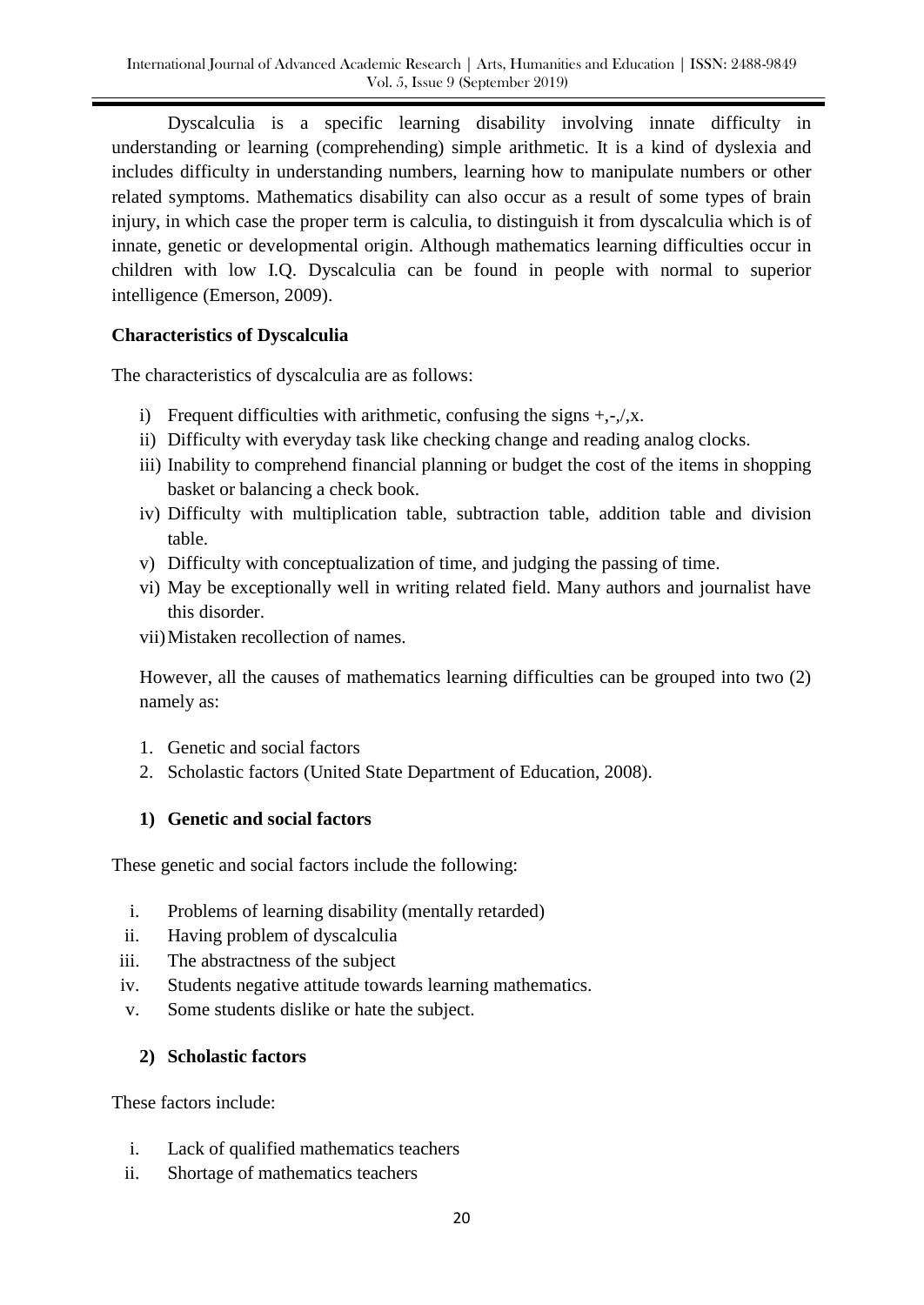- iii. Teachers poor condition of service
- iv. Lack of ideal learning environment
- v. Lack of training and retraining of mathematics teachers.

Several people have written on the students learning difficulties in mathematics. A small number of students were identified as having a specific mathematical learning disability (Dyscalculia) as reported by Carneclor (2004). Booker and Swan (2005) conducted a research on causes of students learning difficulties in Mathematics; they suggest that most students and educator have created their mathematical problems by themselves. There is need for teachers regardless of the reason for students mathematical deficiency factors, to teach the subject effectively.

Sherman and Richardson (2005) believe that mathematics instruction must provide opportunity for challenging questions, problem solving, reasoning and connections within the curriculum and real- world situation so that the learner will learn the subject easily. They also commented that qualified mathematics teacher is pivotal person in ensuring successful learning of the subject (mathematics).

Ramjee (2003) conducted a survey study "on the factors affecting learning disabilities in mathematics, a study of central region of Nepal", the sample for the study consisted of 104 grade – 12 students studying in 29 rural and 15 – urban schools of central region of Nepal. The finding of the study shows that the size of the family, self study habits, socioeconomic status of the parent and parental behavior are all factors that affecting learning difficulties in mathematics.

Akintayo (2001) did a survey of the learning difficulties of mathematics in the secondary school in Ekiti central local government area of Ondo State. She made use of 100 students and all mathematics teachers in six (6) secondary schools in the area. Questionnaires were distributed to them to respond. 54% of the students agreed that one of the factors affecting mathematics learning difficulties is lack of qualified teachers to teach the subject.

Machiel (2008) carried out a research on the factors responsible for students learning difficulties in mathematics in Ilorin local government of Kwara State. He divided the school into two (2), i.e those with inadequate mathematics teachers. He administered a diagnostic test to both schools. The result show that the students in school with adequate mathematics teachers performed better than those with inadequate teachers. Therefore, he concluded that inadequate and unqualified mathematics teachers are among the factors that are responsible for students learning difficulties in mathematics.

Cott (1992) hypothesized that mathematics learning difficulties can be caused by the inability of child's blood stream to synthesize a normal amount of vitamins. To test this by hypothesis, Heat (1995) performed an experiment on effect of megavitamin therapy with mathematics learning disable children. The result shows that a huge dose of vitamins does not improve the performance of mathematics learning disabled children.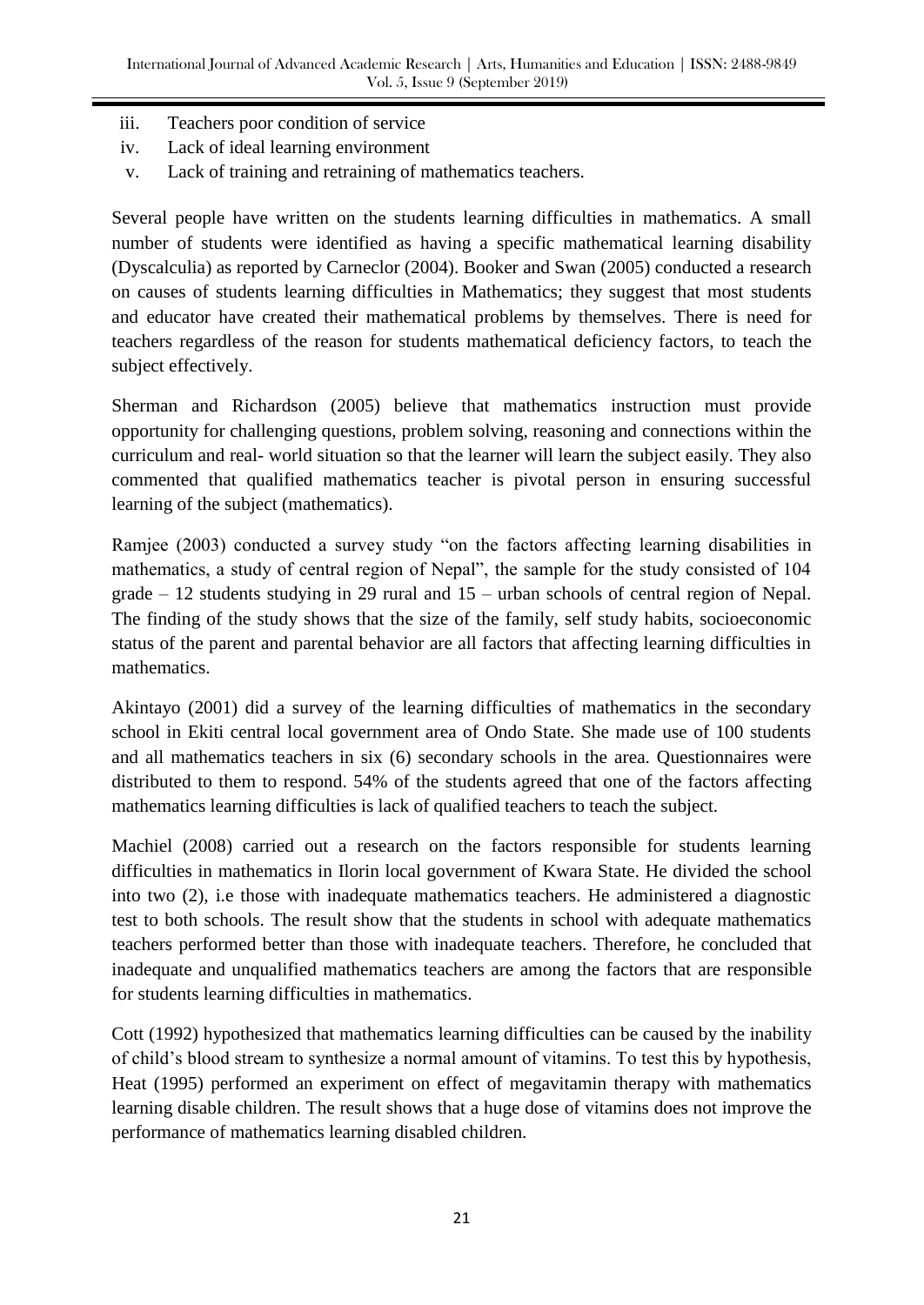According to Maloughlin (1998), environmental factors can cause the maths learning difficulties. He identified these as poor nutrition, health, and safety, family incomes level, study habit etc. The condition mentioned above are expected to be more prevalent and affecting adversely in rural than in urban areas.

Ngozi (2003) carried out a research on "causes of learning disability in three secondary school subjects"; among the subjects, there is mathematics. The study consists of five (5) secondary schools in Enugu south local government area of Enugu state, Nigeria - two (2) private-owned and three (3) government-owned schools respectively. The two private schools considered to be standard schools with adequate instructional materials, while the three public schools are termed to be substandard schools with inadequate infrastructural facilities for teaching and learning the three subjects. The finding of the study revealed that a school with inadequate instructional materials for teaching has the problems of learning disability in all the three subjects. Therefore, she recommended the use of instructional materials for teaching mathematics and other school subjects.

Looking at the above empirical studies on the subject matter, it is seen that most of the studies that have been conducted are in southern part of this country, some were even conducted outside the country. No study done in Northwestern part of the country (Nigeria) could be identified for review. In light of the above consideration, this study was conducted to investigate the causes of learning difficulties in mathematics among secondary schools in Kano metropolis.

## **Methodology**

## **Research Design**

The research design adopted for this study was the descriptive survey design. According to Gay (1992), a survey research is an attempt by researcher to collect data from members of a population (i.e both teachers and students) in order to determine the current status of that population with respect to one or more variables. In other words, survey involves the collection of data from population and drawing inferences from the collected data on the population.

In this research work, the researcher used descriptive design to describe the causes of learning difficulties in mathematics among secondary schools in Kano metropolis.

## **Population of the Study**

This research was conducted so as to investigate the causes of learning difficulties in mathematics among secondary schools in Kano metropolis. The populations of the study are all secondary schools in Kano metropolis and all mathematics teachers of the study area.

## **Sample of the Population**

The sample of this study was drawn from three secondary schools in Kano metropolitan area. The schools were: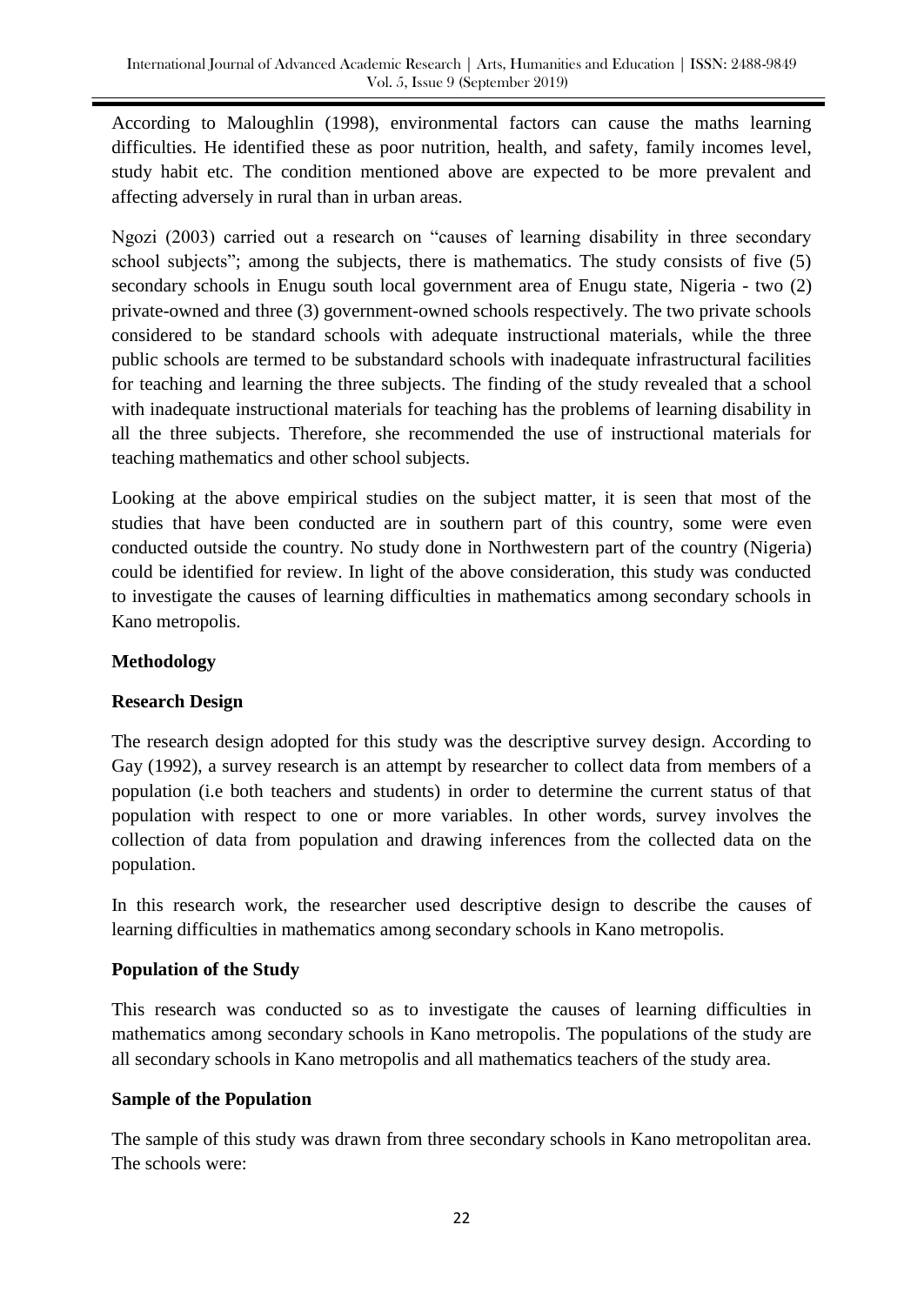- i) Government secondary school (GSS) Warure
- ii) Government secondary school (GSS) R/Zaki
- iii) Government Girls College (GGC) Dala.

Out of the above mentioned schools, forty (40) students were randomly selected from each school making the total sample of 120 students.

## **Sample size / Sampling Techniques**

The simple random sampling technique was used by the researchers in conducting the study; this is because the simple random sampling gives the student individual an independent chance of participating. In fact, the students were selected randomly to avoid any possibility of manipulation.

## **Instrument**

In order to collect data, the researchers require various types of instruments. However, for the purpose of this research, the researchers used questionnaires as the potential tools for data collection.

## **Procedure for Data Collection**

Questionnaire was used in the collection of data for this research.

Questionnaire is the list of questions to be answered by group of people in order to obtain some facts or information for a survey or research.

Questionnaires are of two types, open-ended questions and closed – ended questions.

There are two sets of questionnaires in this study, one for the teachers and the other for the students.

The questionnaire used in the cause of this study was designed to solicit information as regards to the causes of learning difficulties in mathematics among secondary schools in Kano metropolis.

# **Method of Data Analysis**

In the analysis of the data collected, some statistical methods (techniques) involving the frequency distribution (i.e frequency table) of the responses and the percentage of the response will be employed for the purpose of calculating the percentage response.

Percentage response  $=$   $\sum x \times 100\%$ 

Where,  $N =$  Number of respondents

N

 $\Sigma$  = Summation sign indicating that **x** in the item are added.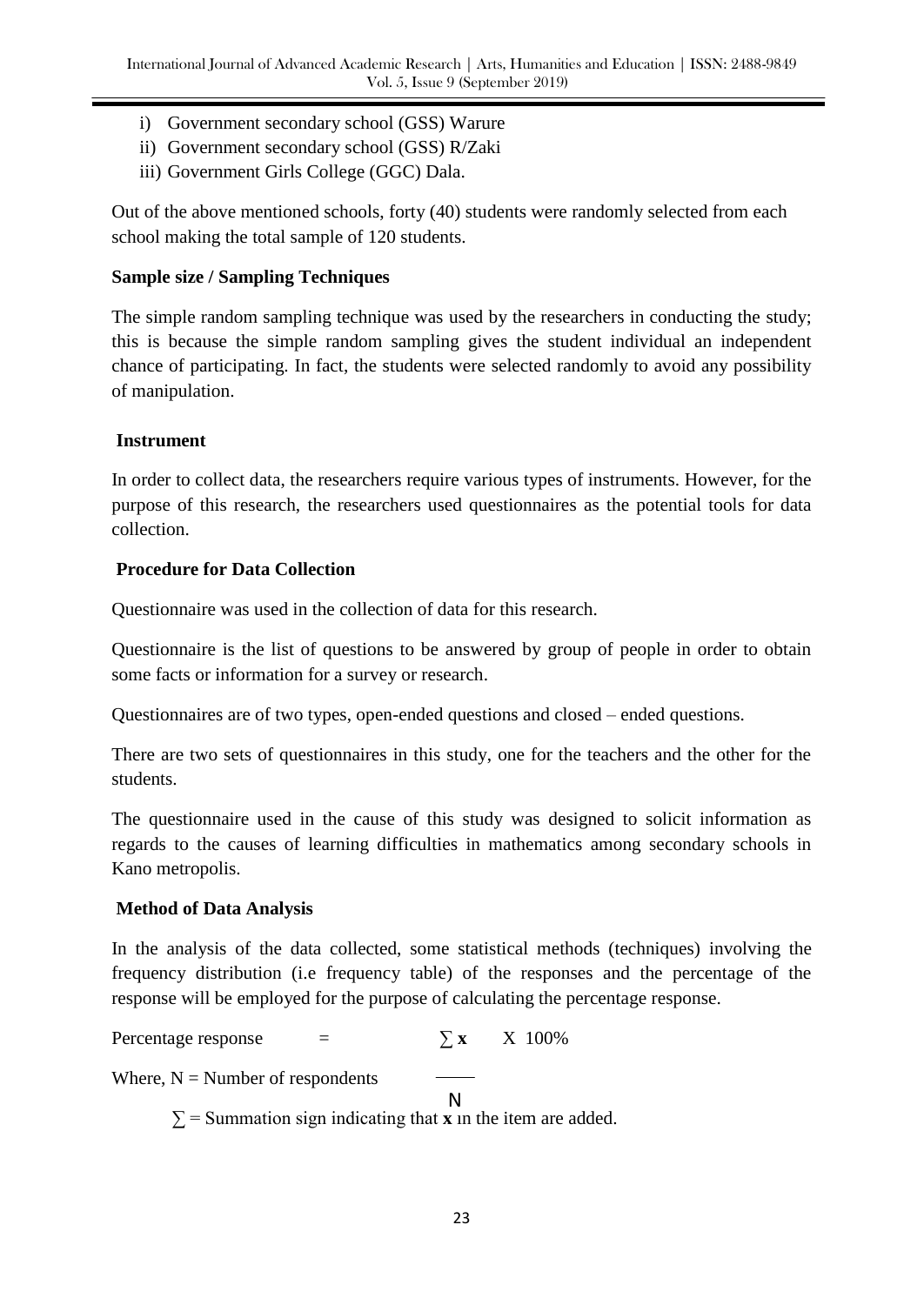The interpretation will be mainly descriptive in order to facilitate simplicity and easy comprehension. Therefore, the responses with the highest percentage in each item will be accepted as the opinion of the majority of the respondents (teachers and students).

## **Analysis**

# **Description of teachers' responses**

**Table1:** Teachers' response by sex.

| <b>SEX</b>    | <b>FREQUENCY</b> | <b>PERCENTAGE</b> |
|---------------|------------------|-------------------|
| <b>MALE</b>   | q                | 64.3              |
| <b>FEMALE</b> |                  | 35.7              |
| <b>TOTAL</b>  | 14               | 100.0%            |

From the above table, it shows that 9 (64.3%) of the teachers that responded were male and 5(35.7%) were female.

**Table 2:** Teachers' age, qualification and teaching experience and work load and number of students in the class

| <b>Items</b>   | N <sub>0</sub><br>of | <b>Description</b><br>of | Opinion             | <b>Frequency</b> | Percentage |
|----------------|----------------------|--------------------------|---------------------|------------------|------------|
|                | respondents          | statement                |                     |                  |            |
| $\overline{2}$ | 14                   | Age                      | $20 - 25$           | $\mathbf{1}$     | 7.1%       |
|                |                      |                          | $26 - 30$           | 3                | 21.4%      |
|                |                      |                          | $30 - 40$           | $\overline{7}$   | 50%        |
|                |                      |                          | $40 +$              | 3                | 21.4%      |
| 3              | 14                   | Qualification            | Ph.D/Msc/M.Ed Maths | $\overline{0}$   | 0.0%       |
|                |                      |                          | Bsc(Ed)/B.Ed Maths  |                  |            |
|                |                      |                          | NCE (Mathematics)   | $\mathfrak{S}$   | 35.7%      |
|                |                      |                          | Bsc/B. Engr.        | $\overline{4}$   | 28.6%      |
|                |                      |                          | others              | $\mathbf{1}$     | 7.1%       |
|                |                      |                          |                     | $\overline{4}$   | 28.6%      |
| $\overline{4}$ | 14                   | Years of teaching        | over 10 years       | 6                | 42.9%      |
|                |                      | experience               | $5 - 9$ years       | 3                | 21.4%      |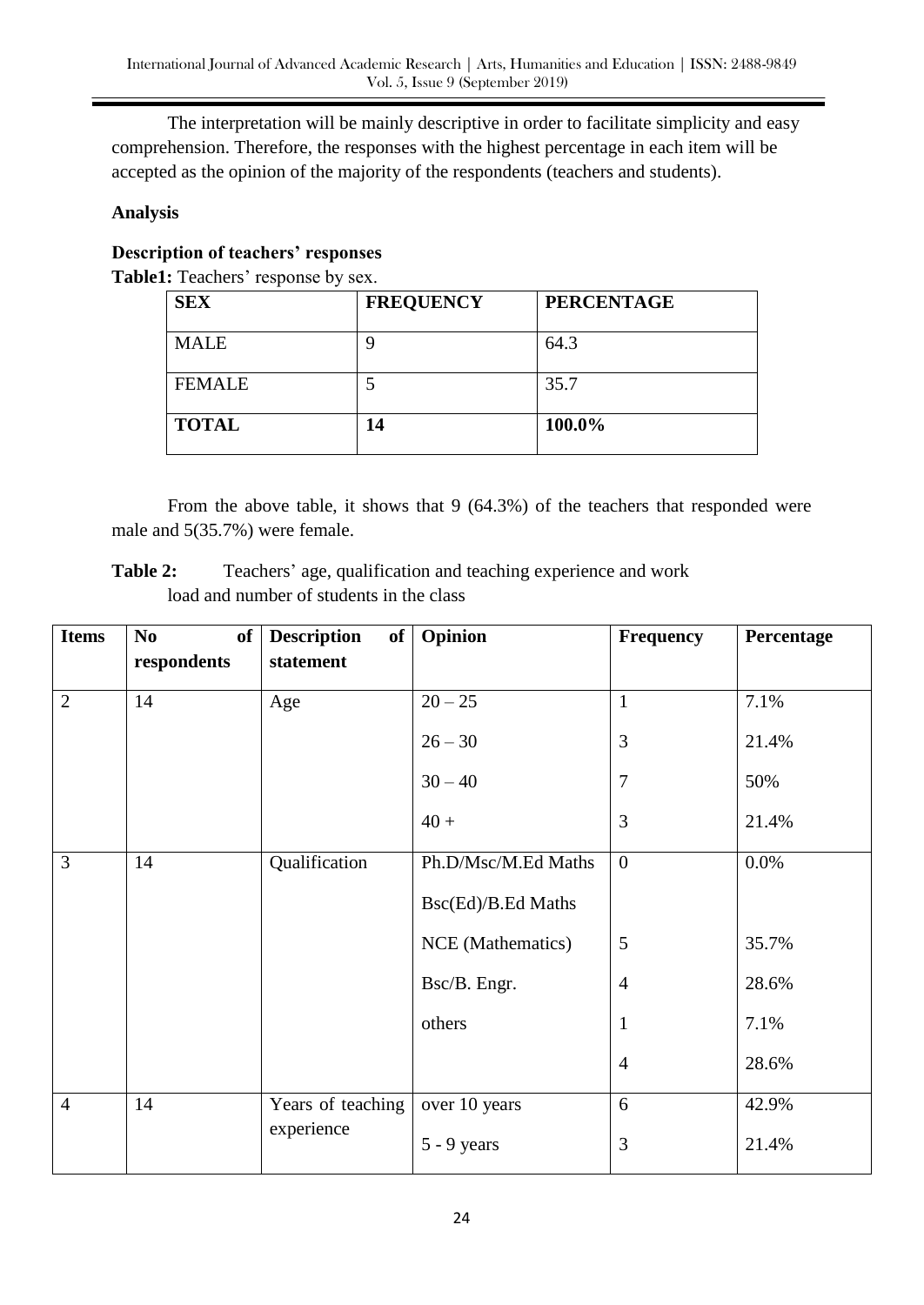|   |    |                             | $2 - 4$ years     | 3                | 21.4% |
|---|----|-----------------------------|-------------------|------------------|-------|
|   |    |                             | $1 - 2$ years     | $\boldsymbol{0}$ | 0.0%  |
|   |    |                             | below 1 years     | $\mathbf{2}$     | 14.3% |
| 5 | 14 | of<br>Number                | over 100          | $\mathbf{2}$     | 14.3% |
|   |    | in the<br>students<br>class | $70 - 100$        | $\overline{2}$   | 14.3% |
|   |    |                             | $30 - 69$         | 10               | 71.4% |
| 6 | 14 | Teachers<br>work            | 12 period/week    | $\mathbf{1}$     | 7.1%  |
|   |    | load                        | $13 - 19$ periods | $\mathbf{2}$     | 14.3% |
|   |    |                             | $20 - 30$ periods | 11               | 78.3% |
|   |    |                             | above 30          | $\overline{0}$   | 0.0%  |

From table 2 above, it shows that item 2 which indicates the age of the teacher 1  $(7.1\%)$  was range from  $(20 - 25)$  years, 3 (21.4%) were from  $(30 - 40)$  years, 3(21.4%) were range from  $(40+)$  years

The item 3, i.e. the qualification of teachers teaching mathematics in the selected schools, 0 Ph.D means none of the teachers have Ph.D, 5 (35.7%) of teachers are B.sc (Ed) /B.sc/Bed mathematics holders, 4 (28.6%) of teachers, 1 (7.1) of teachers are B.sc/B. engineering holders, and 4 (28.6%) of teachers are masters/ OND/HND or B.Sc physics holders

The item 4, i.e. the years of teaching experience of mathematics teachers in the selected schools; 6 (42.9%) have over 10 years of teaching experience, 3 (21.4%) have the range of 5  $-9$  years of teaching experience, 3 (21.4%) have the range of  $2 - 4$  years of teaching experience and lastly 2 (14.3%) have the range of below 1 year of teaching experience.

The item 5, i.e. number of students in the class (number of students per teacher); 2 (14.3%), 2  $(14.3%)$  of teachers have the range of  $70 - 100$  students in the class and 10 (71.4%) of teachers have the range of 30 – 69 students in the class.

From the table 3 above, item 7, i.e. option on adequate instructional materials for teaching mathematics in the schools selected for the study. The question required yes or no, 4 (28.6%) of teachers respond yes while 10 (71.4%) teachers respond NO. Also in item 8, i.e. question on enough mathematics teachers in the schools, 5 (35.7) of teachers respond YES while 9 (64.3%) of teachers respond NO, in item 9, i.e. have you ever attended workshop on mathematics? 7 (50%) of teachers respond NO. On the item 10, on the question about whether a teacher can improve an instructional material for teaching mathematics? 12 (85.7%) of teachers respond YES while 2 (14.3%) of teachers respond NO.

The item 11, i.e. Do you think the time allocated to mathematics lesson per period is enough? 11 (78.68%) of teachers respond YES while 3 (21.4%) of teachers respond NO. Item 12, i.e.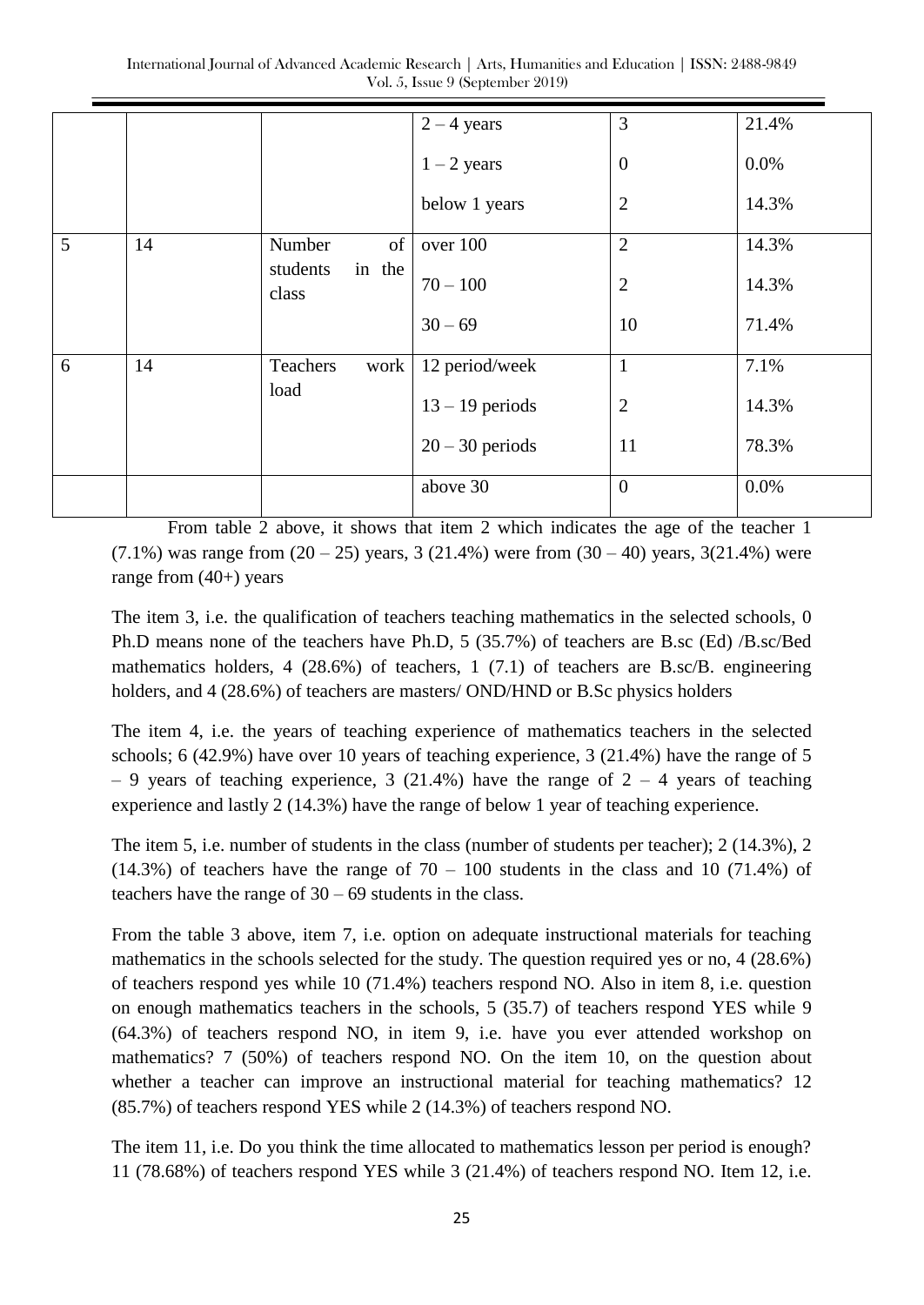question about, whether there are adequate mathematics textbooks, 9 (64.3%) of teachers respond YES, while 5 (35.7%) of teachers respond NO. In item 16, i.e. do you use computer in teaching mathematics, 14 (100%) of the teachers responded NO. That means there is no availability of computer in the schools (G.G.C Dala, G.S.S. Warure and G.S.S. R/Zaki) selected for this study; in item 17, i.e. does it (computer) improve teaching and learning mathematics? 7 (50%) of teachers respond YES also 7 (50%) of teachers respond NO.

From table 4 above, item 13, i.e. question on which method teachers use in teaching their students, 8 (57.1%) of teachers respond to traditional teaching method, 5 (35.7%) of teachers respond to problem solving method, 1 (7.1%) of teachers respond to lecture method.

The item 14, i.e. what are the areas (topics) of students facing difficulties in learning? 6 (42.9%) of teachers respond to construction, 1 (7.1%) of teachers respond to geometry, 5 (35.7%) of teachers respond to word problem, and 2 (14.3%) of teachers respond to Algebra. No responses to trigonometry and statistics/ probability.

In the item 15, i.e. what do you think are the possible causes of students' learning difficulties in mathematics? 13 (92.9%) of teachers respond to poor attitude of students toward the subject (mathematics), 1 (7.1%) of teachers respond to teaching and learning.

# **Description of students' responses**

Percentage was used in analysis of this research and the interpretations of findings were based on the percentages. The researchers administered one hundred and twenty (120) questionnaires, in which one hundred and eighteen (118) were returned, below are the analysis and interpretation based on one hundred and eighteen (118) copies of the questionnaire obtained.

| <b>SEX</b>    | <b>FREQUENCY</b> | PERCENTAGE (%) |
|---------------|------------------|----------------|
| <b>MALE</b>   | 78               | 66.1           |
| <b>FEMALE</b> | 40               | 33.9           |
| <b>TOTAL</b>  | 118              | <b>100</b>     |

**Table 5:** Students responses by sex

The table above shows that 78 (66.1%) of the students that responded were male and 40 (33.9%) were female.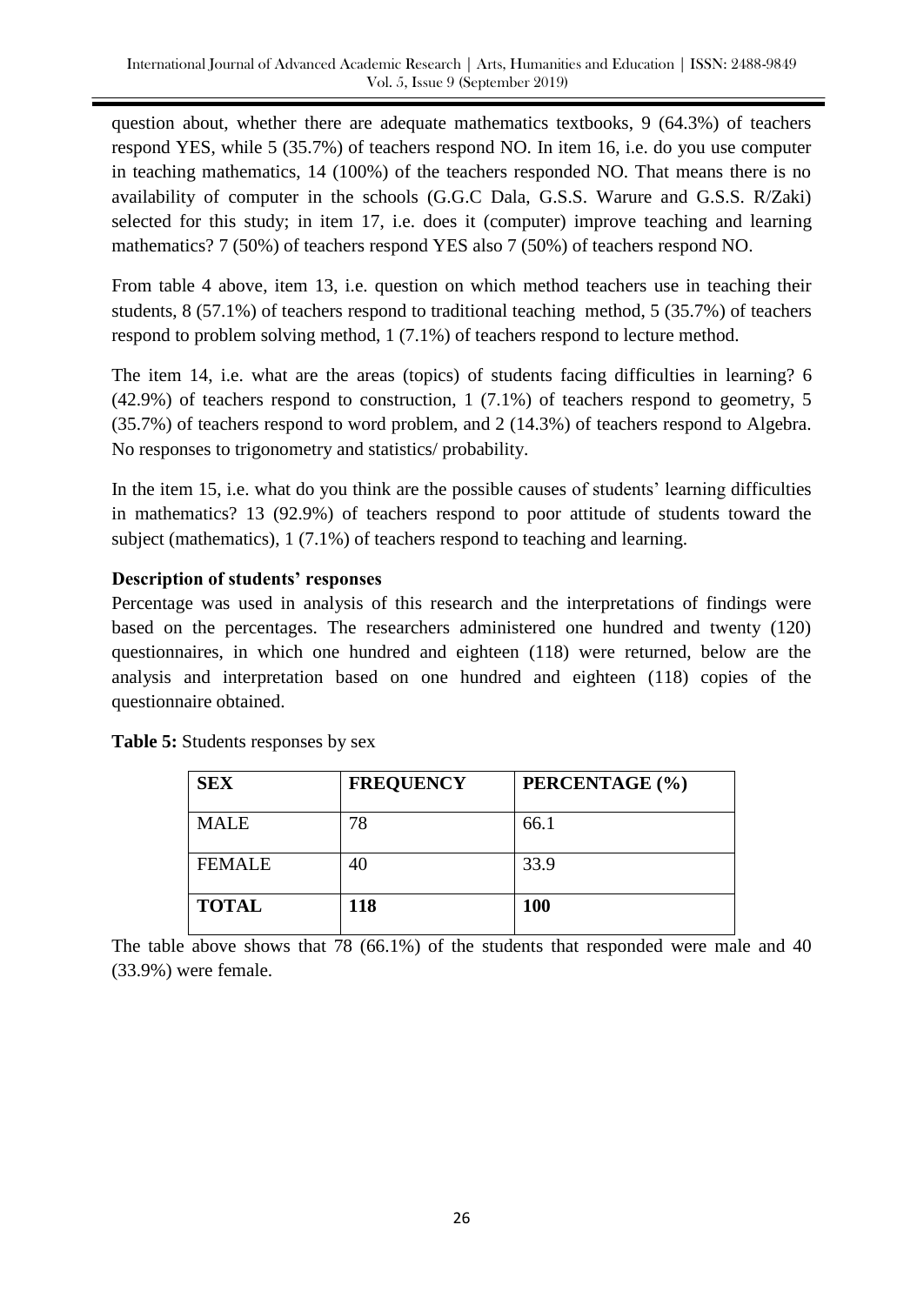| <b>NAME</b>     | <b>FREQUENCY</b> | PERCENTAGE (%) |
|-----------------|------------------|----------------|
| G. S. S. R/Zaki | 40               | 33.9           |
| G. S. S. Warure | 38               | 32.2           |
| G. G. C. Dala   | 40               | 33.9           |
| <b>TOTAL</b>    | 118              | <b>100</b>     |

**Table 6:** Name of the students' school

The table above shows that 40 (33.9%) of the students that responded were from Government Secondary School, R/Zaki, 38 (32.2%) of the student were from Government Secondary School, Warure and 40 (33.9%) were from Government Girls College, Dala.

**Table 7:** Students' responses by class

| <b>NAME</b>  | <b>FREQUENCY</b> | PERCENTAGE (%) |
|--------------|------------------|----------------|
| S. S. II     | 43               | 36.4           |
| S. S. III    | 75               | 63.6           |
| <b>TOTAL</b> | 118              | <b>100</b>     |

The table above shows that 43 (36.4%) of students that responded were at S.S. II class, and 75 (63.6%) were at S.S. III class.

**Table 8** Students' responses by age

| <b>NAME</b>  | <b>FREQUENCY</b> | PERCENTAGE (%) |
|--------------|------------------|----------------|
| $15 - 20$    | 113              | 95.8           |
| $21 +$       |                  | 4.2            |
| <b>TOTAL</b> | 118              | <b>100</b>     |

The table above shows the age of the students; 113 (95.8%) were within the range of  $(15 -$ 20) years, 5 (4.2%) were within the range of  $(21+)$  years.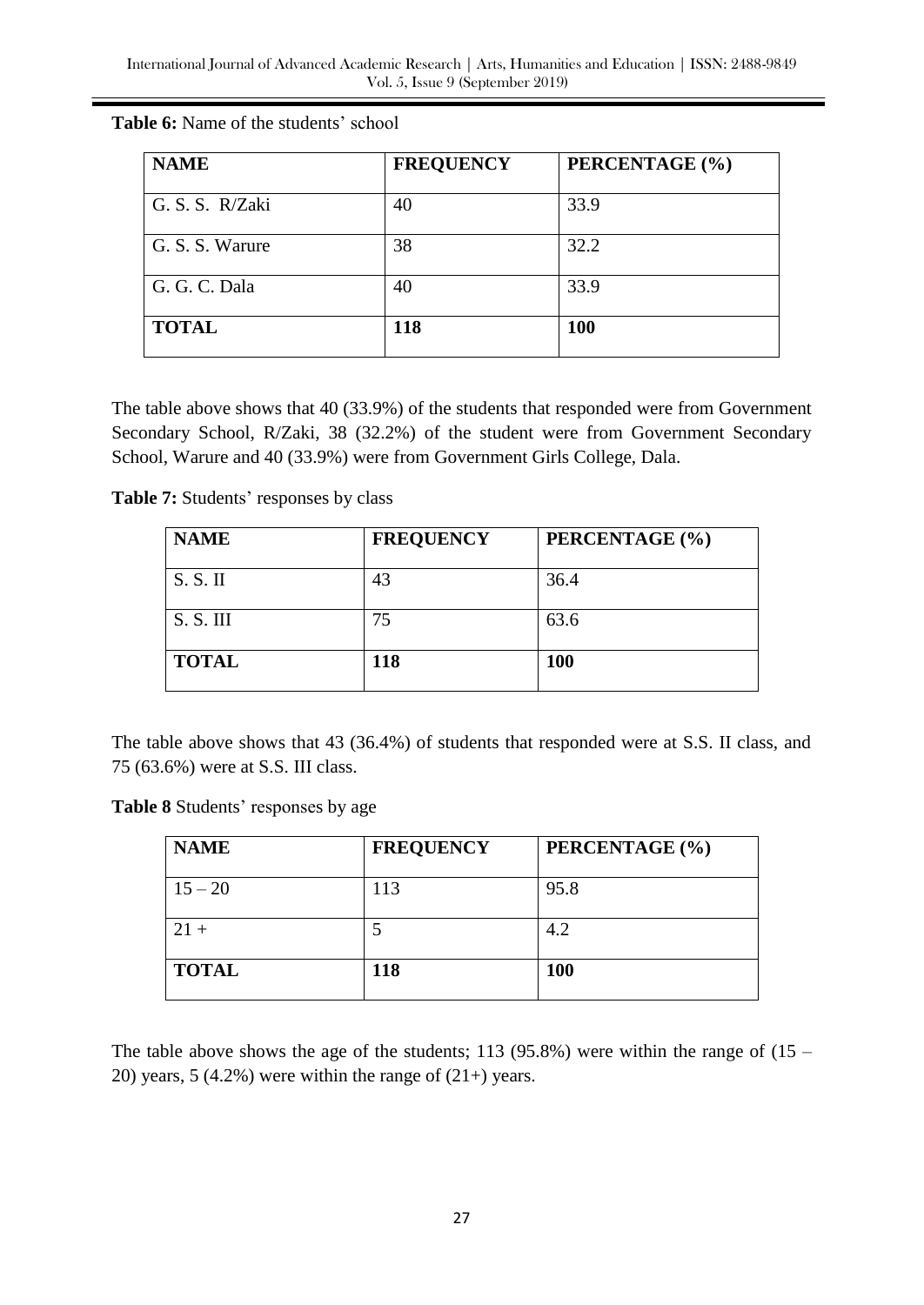| <b>NAME</b> | <b>FREQUENCY</b> | PERCENTAGE (%) |
|-------------|------------------|----------------|
| Nuclear     |                  | 27.1           |
| Extended    |                  |                |

**TOTAL 118 100**

#### **Table 9:** Students' responses by family type

The table above shows that 32 (27.1%) of the students that responded were from nuclear family, and 86 (72.9) were from extended family.

| Table 10: Students' responses based on alternative question (YES or NO) |  |  |  |  |  |
|-------------------------------------------------------------------------|--|--|--|--|--|
|-------------------------------------------------------------------------|--|--|--|--|--|

|              |                              |                                                                                                   |            | <b>OPTION</b> |                |               |  |
|--------------|------------------------------|---------------------------------------------------------------------------------------------------|------------|---------------|----------------|---------------|--|
| <b>ITEMS</b> | NO.<br>OF<br><b>RESPONSE</b> | <b>DESCRIPTION OF STATEMENT</b>                                                                   | <b>YES</b> | $\frac{6}{9}$ | N <sub>O</sub> | $\frac{6}{6}$ |  |
| 6            | 118                          | Does your parent buy any instructional<br>materials e.g. maths set, calculator, textbooks<br>etc. | 42         | 35.6          | 76             | 64.4          |  |
| 8            | 118                          | Do you think you can achieve your career<br>without mathematics                                   | 21         | 17.8          | 97             | 82.2          |  |
| 11           | 118                          | Does a mathematics teacher in your school<br>attend class regularly                               | 104        | 88.1          | 14             | 11.9          |  |
| 13           | 118                          | Are you satisfied with the methods your<br>mathematics teachers use- in teaching you?             | 83         | 70.3          | 35             | 29.7          |  |
| 14           | 118                          | in<br>learning<br>Do<br>computer<br>you<br>use<br>mathematics?                                    | 35         | 29.7          | 83             | 70.3          |  |
| 15           | 118                          | Does computer improve your learning of<br>mathematics                                             | 25         | 21.2          | 93             | 78.8          |  |

Table 10 shows that 118 were responded and thus used for the analysis. Item 6 i.e. does your parent buy any instructional materials e.g. calculator, mathematical set, textbook etc in which 42 (35.6%) of the students answered YES, and 76 (64.4%) answered NO. This indicated that majority of the students' parents bought instructional materials for them.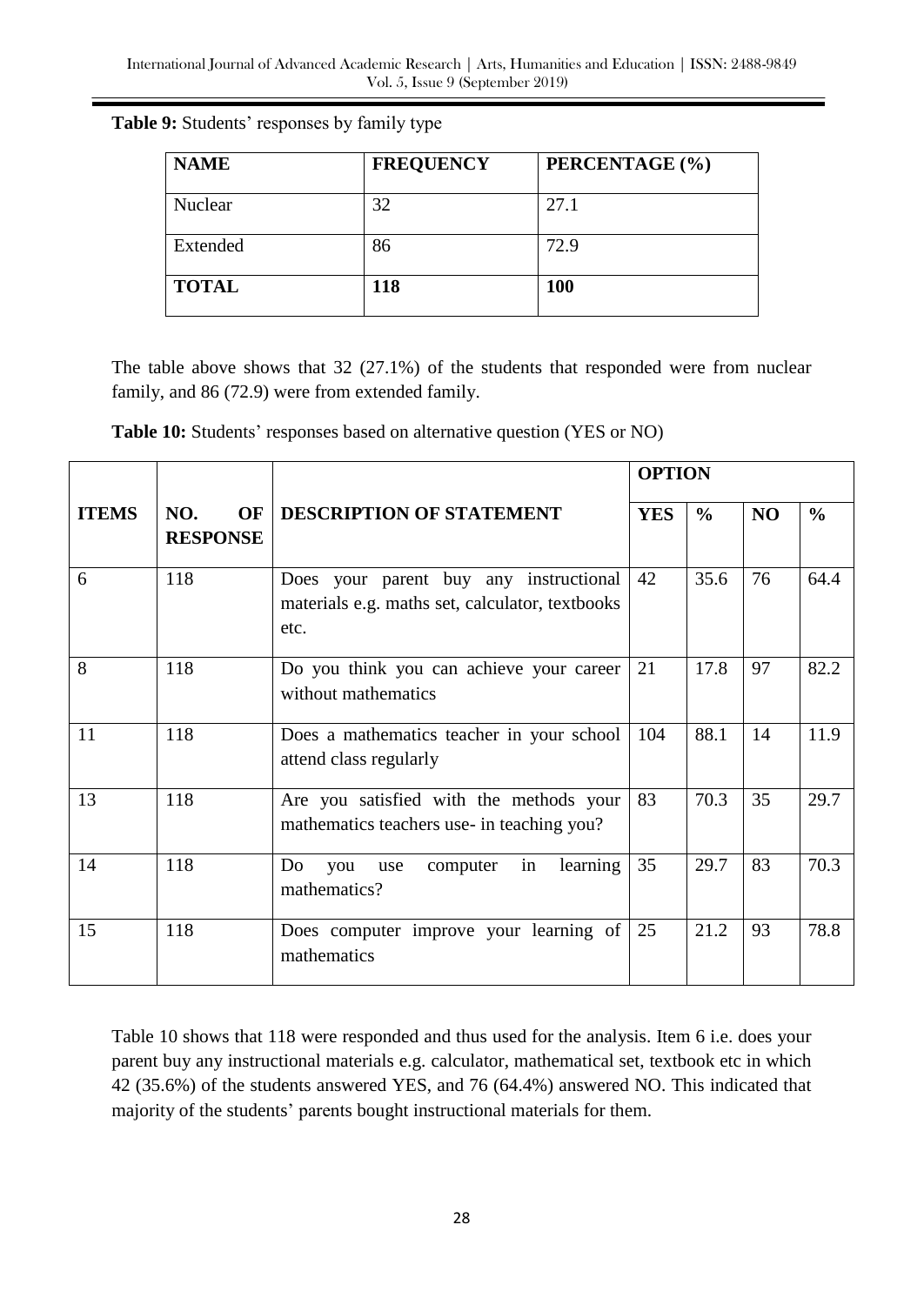Item 8, i.e do you think you can achieve your career without mathematics? In which 17.8% of the students agreed, while 82.2% disagreed. This implies that it will be difficult for the students to achieve their career without mathematics.

Item 11, i.e does a mathematics teacher in your school attend class regularly? 88.1% of the students agreed, while 11.9% disagreed. This indicates that the mathematics teacher does not attend class regularly.

Item 13, i.e. are you satisfied with the methods your mathematics teacher use in teaching you? 70.3% of students agreed, while 29.7% disagreed. This shows that mathematics teachers use sufficient method of teaching mathematics.

|                | NO.<br>OF       | <b>DESCRIPTION</b><br><b>OF</b>                  | <b>OPTION</b>               |                 | <b>FREQUENCY   PERCENTAGE</b> |
|----------------|-----------------|--------------------------------------------------|-----------------------------|-----------------|-------------------------------|
| <b>ITEMS</b>   | <b>RESPONSE</b> | <b>STATEMENT</b>                                 |                             |                 |                               |
| $\overline{7}$ | 118             | What do you like to<br>after<br>study<br>your    | Art/humanities,<br>Science, | 35              | 29.7%                         |
|                |                 | secondary education                              | Eng. technology             | 60              | 50.8%                         |
|                |                 |                                                  |                             | 23              | 19.5 %                        |
| 9              | 118             | What is your study<br>habit                      | Reading1 hours              | 15              | 12.7 %                        |
|                |                 |                                                  | Reading <sub>2</sub> hours  | 25              | 21.2%                         |
|                |                 |                                                  | Reading above 2<br>hours    | 78              | 66.1%                         |
| 10             | 118             | Which subject do you<br>like most                | English                     | 34              | 28.8%                         |
|                |                 |                                                  | Mathematics                 | 51              | 43.2%                         |
|                |                 |                                                  | Economics                   | 18              | 15.3%                         |
|                |                 |                                                  | Others (Specify)            | 15              | 12.7%                         |
| 12             | 118             | is<br>What<br>your<br>performance<br>in          | $70 - 100$                  | 20              | 16.9%                         |
|                |                 | mathematics in the last                          | $50 - 59$                   | 48              | 40.7%                         |
|                |                 | term examination?                                | $40 - 49$                   | 35              | 29.7%                         |
|                |                 |                                                  | below 40                    | 15              | 12.7%                         |
| 13             | 118             | Which<br>methods<br>of<br>teaching<br>do<br>your | Traditional teach           | $\overline{50}$ | 42.4%                         |

**Table 11:** Students' responses based on closed ended questions.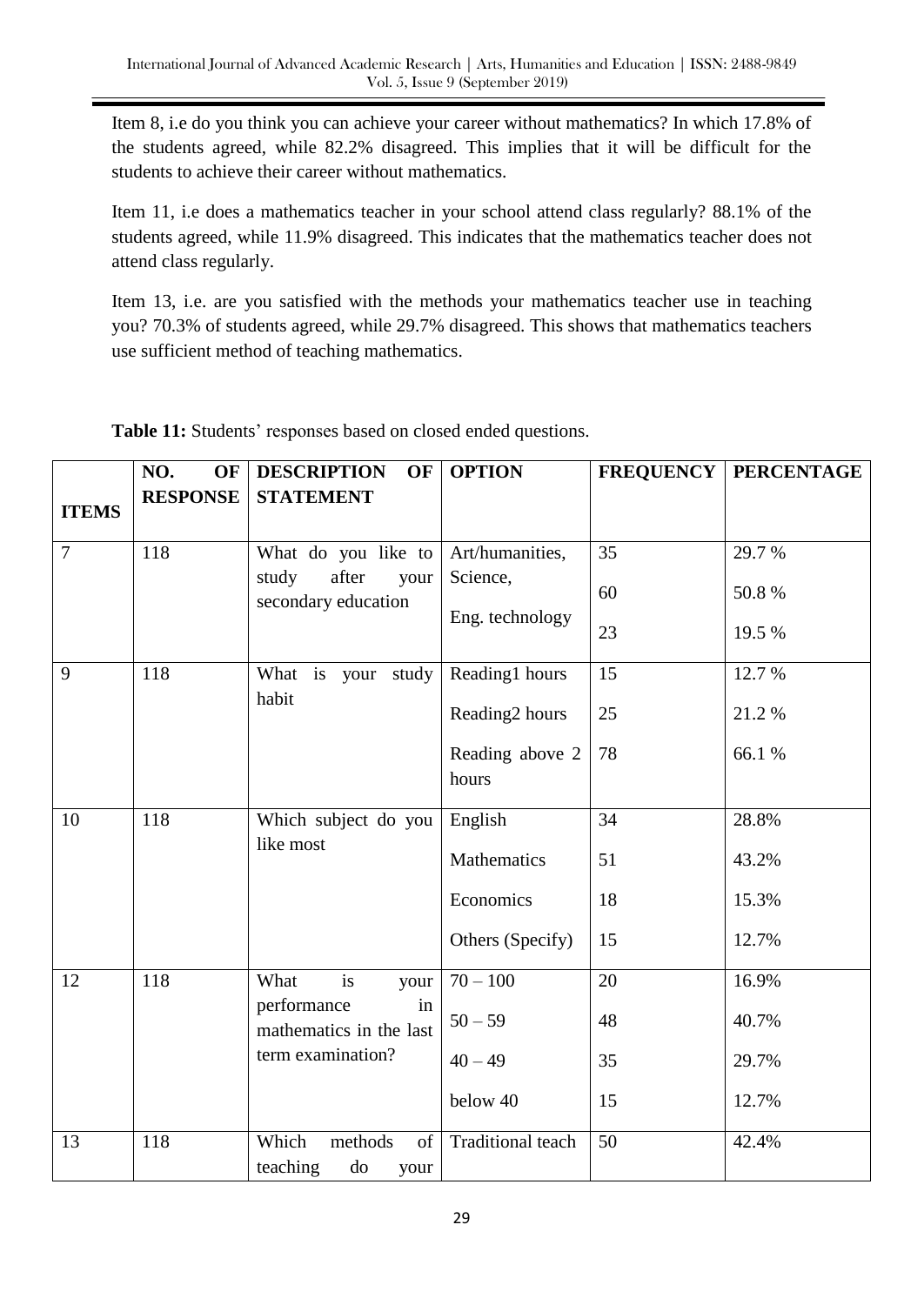|    |     | teacher use in teaching<br>you mathematics       | Lecture method                                | $\tau$ | 1.69% |
|----|-----|--------------------------------------------------|-----------------------------------------------|--------|-------|
|    |     |                                                  | Problem<br>Solving 35<br>method               |        | 29.7% |
|    |     |                                                  | Others (specify)                              | 31     | 26.3% |
| 14 | 118 | the<br>What<br>are<br>areas                      | Construction                                  | 40     | 33.9% |
|    |     | (topics) in mathematics<br>do<br>face<br>you     | Geometry                                      | 30     | 25.4% |
|    |     | difficulties?                                    | Word Problem                                  | 10     | 8.47% |
|    |     |                                                  | Trigonometry                                  | 15     | 12.7% |
|    |     |                                                  | Algebra                                       | $8\,$  | 6.78% |
|    |     |                                                  | Statistics/<br>probability                    | 15     | 12.7% |
|    | 118 |                                                  |                                               | 60     | 50.8% |
| 15 |     | What do you think are<br>the causes of students' | Methodology of<br>teachers                    |        |       |
|    |     | learning difficulties in<br>mathematics          | Abstractness<br>of<br>the subject             | 20     | 16.9% |
|    |     |                                                  | Poor<br>attitude<br>towards<br>the<br>subject | 20     | 16.9% |
|    |     |                                                  | Others (Specify)                              | 18     | 15.3% |

Item 7 shows that 29.7% of the students like to study art and humanities, 50.8% like to study science and 19.5% like to study engineering technology.

Item 9, i.e. what is your study habit; 12.7% of students say they read for 1 hour, 21.2% say they read for 2 hours and 66.1% say that they read above 2 hours.

Item 10, i.e. which subject do you like most? 28.8% responses that English is they like most, 43.2% response to mathematics, 15.3% response to economic and 12.7% response to others subject.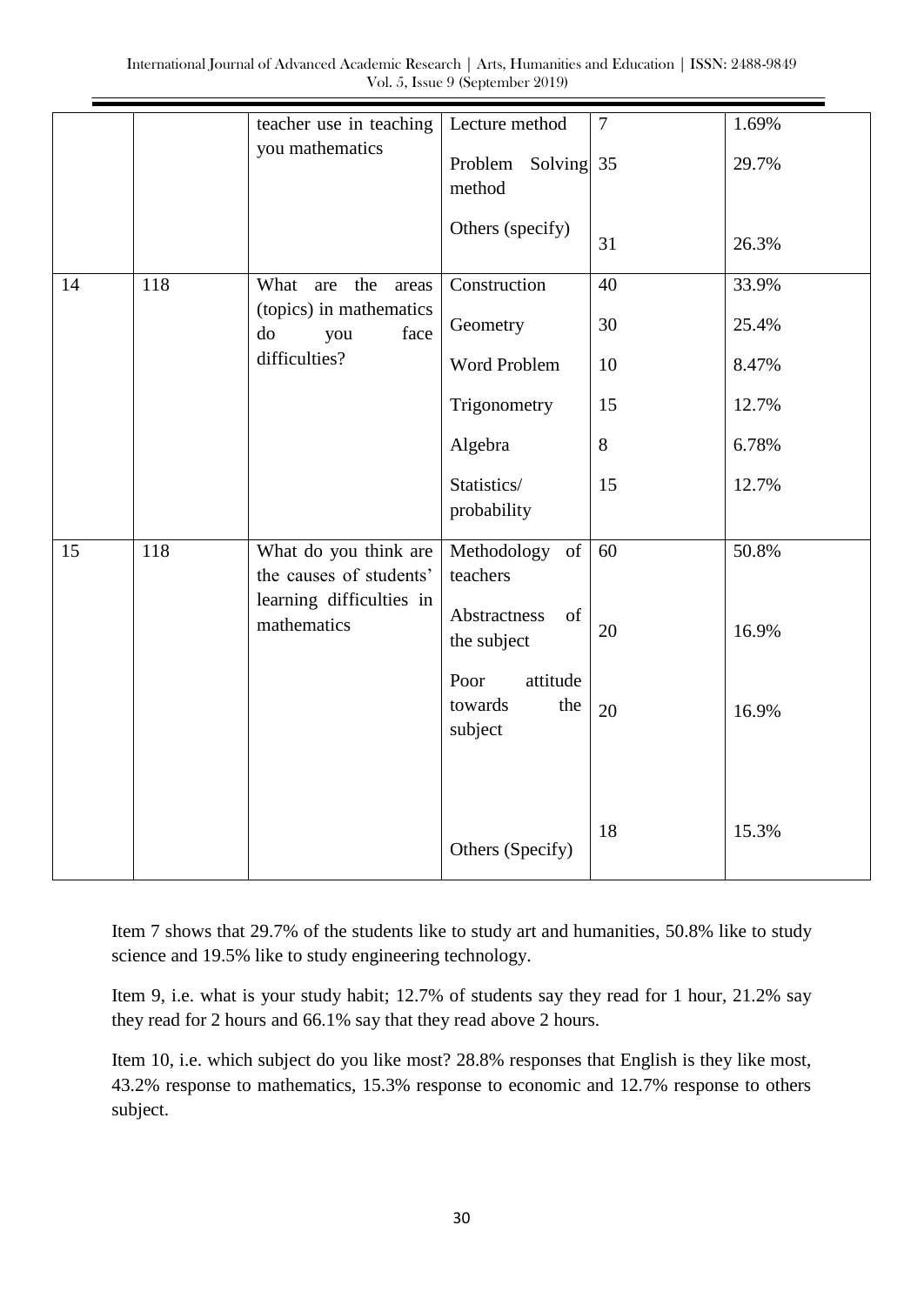Item 12, i.e. the score for mathematics in the last term examination; 16.9% of students score the range of  $70 - 100$ ,  $40.7\%$  of students score the range of  $40 - 49$ , and 12.7 of students score below 40.

Item 13, i.e. which method of teaching does your teacher use in teaching you mathematics; 50 (42.4% of students respond to traditional teaching method, 2 (1.69%) respond to lecture method, 35 (29.7%) respond to problem solving method, 31 (26.3%) respond to other method.

Item 14, i.e. what are the areas (topics) in mathematics you (student) face difficulties? 40 (33.9) respond to construction, 30 (25.4%) respond to geometry, 10 (8.47%) of students respond to word problem, 15 (12.7%) of students respond to trigonometry, 8 (6.7%) respond to algebra, while 15 (12.7%) of the students respond to statistics/probability.

Item 15, i.e. what do you think are the causes of students learning difficulties in mathematics? 60 (50.8%) of the students respond to the methodology of the teacher, 20 (16.9%) respond to the abstractness of the subject, 20 (16.9%) of the students respond to poor attitude of students towards the subject, while 18 (15.3%) respondent to other causes.

# **Conclusion**

From the findings of this study, it could be clearly noted that the causes of students' learning difficulties in mathematics at senior secondary schools have been greatly influenced by teaching and learning mathematics, because there is scarcity of mathematics teachers at all sampled schools. In each school there are only  $4 - 5$  mathematics teachers.

The outcome of the analyzed data showed that both adequate supply of mathematics teachers and instructional materials greatly can solve the problems of students' learning difficulties in mathematics. The results of this study concurred with the views of some scholars like Walberg (1991), Fafunwa (1979), Fagbamiye (1977), Fayemi (1991), Maronfola (2002), Ngozi (2003) and Jekayinfa (2004).

# **Recommendations**

Mathematics has always been regarded as a tool for sharpening the intellect. Mathematics therefore, is indispensible to our society. Because of the importance of mathematic to the national development, it is made compulsory to all students of primary and post – primary schools. Base on the findings of this study, the following recommendations were given by the researchers:

- 1) Government should ensure that qualified mathematics teachers are employed to handle the mathematics lesson in the schools.
- 2) Government should encourage youths to study mathematics at higher institutions, by giving scholarship and other incentives. This will help to have enough mathematics teachers in the schools.
- 3) There is need to train and retrain of mathematics teachers, so that they will be up to date with the development of the subject.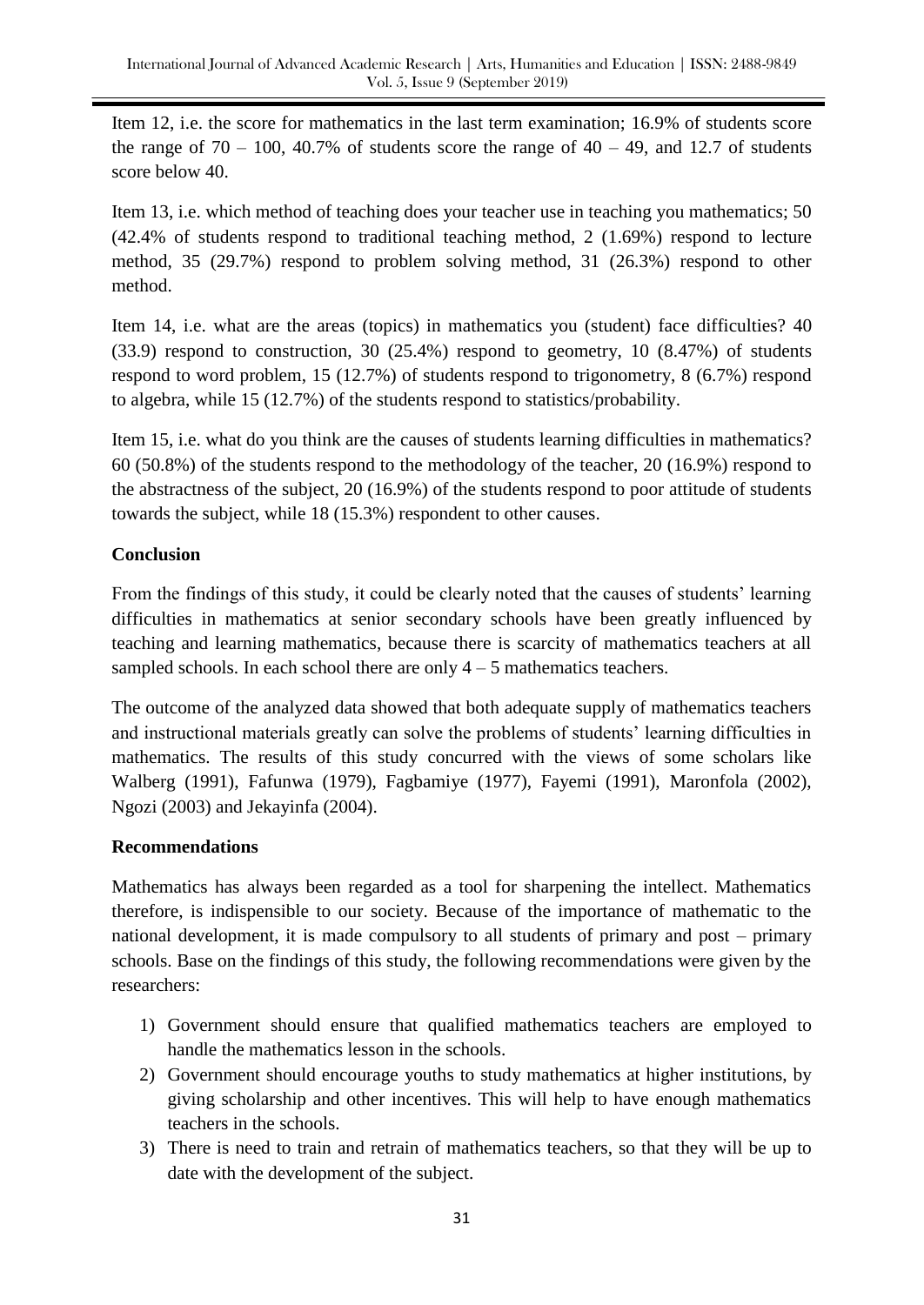- 4) The in-service training should be encouraged to enable existing teachers to obtain high qualifications. This will help them to know their subject matter very well.
- 5) Government should provide adequate instructional materials for teaching mathematics (e.g, math sets, scientific calculator, textbooks, mathematics lab, etc.).
- 6) Government should provide adequate classrooms to the schools, so that the problems of large class will be solved.
- 7) There is need for government to organize symposium through state ministry of education, were teachers, parents and students will participate. In this symposium the experts in mathematics education can present a paper about the importance of mathematics and its application to our day–to–day affairs; this will not only help teachers, but it will enable students to have positive attitude towards learning mathematics.
- 8) There is need for students to be serious on their studies, because the secrete success in mathematics is constant practice.
- 9) The parents need to encourage their children to study mathematics by providing them facilities like scientific calculator, math sets, textbooks and laptops etc.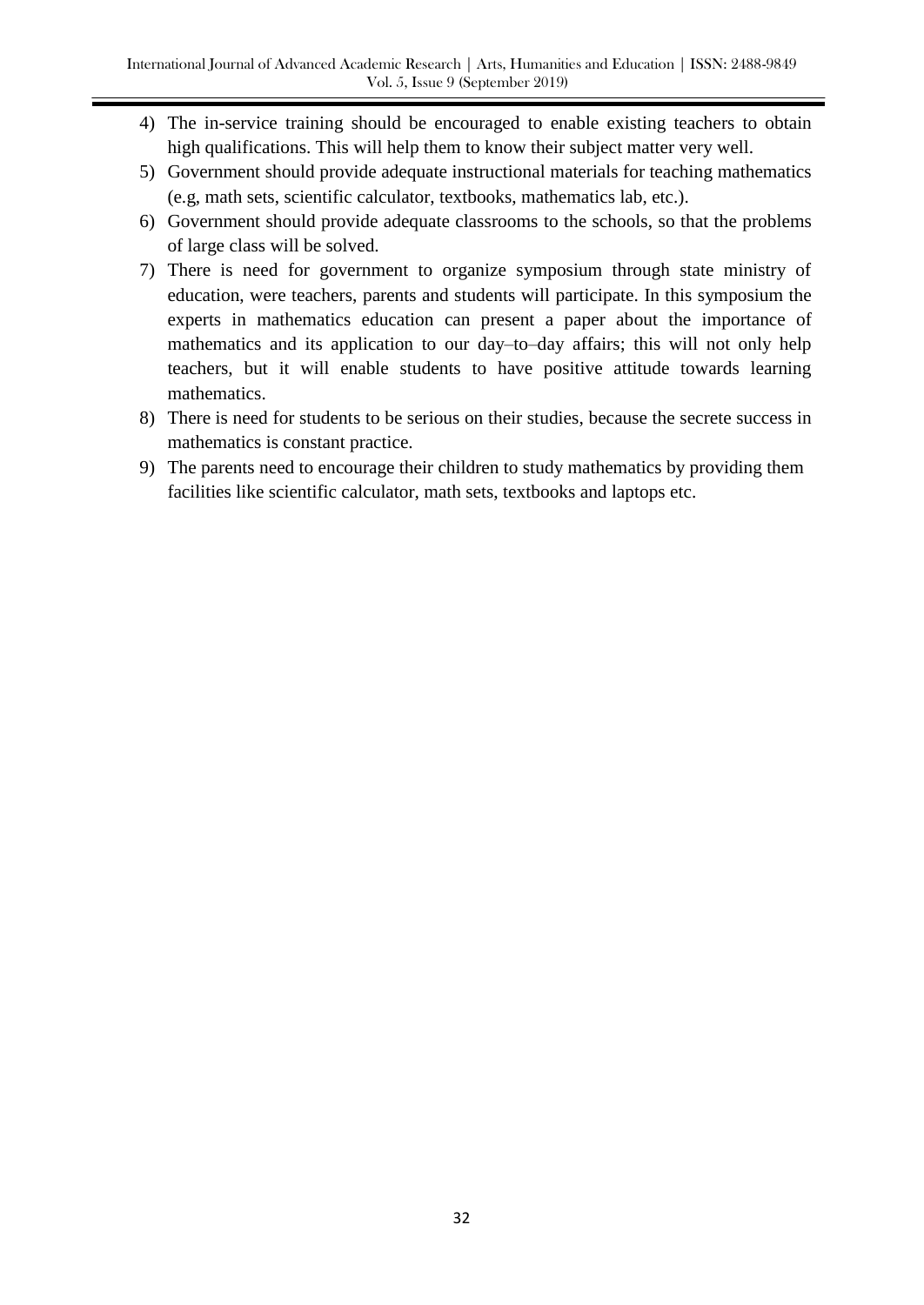## **REFERENCES**

- Aaron, P.G (1995). Diagnosis of Learning Disabilities School of Psychology Review 24 (3): P. 345 – 360. California U.S.A.
- Akintola, B. (2001). "Learning Difficulties in Mathematics at Secondary Schools of Ekiti Central Local Government Area, Ekiti. Journal of Education (EJE) Vol. 5 No.1 P.P. 11 – 20.
- Azuka, B.F (2000). The Challenges of Mathematics in Nigerian Economic Goals of Vission 2010. A paper presented at the  $34<sup>th</sup>$  Annual Conference of MAN (Mathematical Association Nigeria) at Federal College of Education Zuba, Abuja. From  $1<sup>st</sup> - 6<sup>th</sup>$  September.
- Cott, W. (1992). Exceptional Children : Charless Merril Publishing Company, Columbos, U.S.A.
- Emerson, J. (2009). "Numbers Sense and its relevance to Dyscalculia." Retrieved from [http://www.dsytalk.com](http://www.dsytalk.com/) on 23/10/2011
- Fafunwa, B.A. (1979). "The Purpose of Teacher Education." In Adaralegbe A. (Ed). A philosophy for Nigerian Education. Ibadan Heineman Educational Books Nigeria Ltd.
- Fagbamiye, E.O. (1977). Inequalities in Nigerian Educational Administration. Lagos Education Review. Vol.  $1$  P.P  $10-18$ .
- FGN (Federal Government of Nigeria), (2004). National Policy of Education (Revised Edition), Lagos. Federal Government Press.
- Garnett, P.D (1998). Mathematics Learning Difficulties. Journal of Children with learning disabilities. New York, U.S.A.
- Jekayinfa, A.A. (2004). The Effect of Instructional materials on the academic performance of students in History. NIJEF vol. 25 No. 1 P.P 1 – 17.
- Kolawole, E.B & Oluwatayo, J.A (2006). Societal Mathematics and Information Communication Technology, ABACUS vol. 31 No. 1 P.P 115 – 121.
- Machiel, R.O. (2008). Factors Affecting Learning Difficulties in Mathematics. A journal of Mathematics Teacher. Vol.18(2), PP. 344 – 351.
- Mcloughlin A. (1998). Children and Adolescent with learning disability in Mathematics. Boston, Houghton Mifflin, U.S.A.
- National Beraue of Statistic. (NBS), (2016). The 2016 Statistical report of Nigeria.
- Obodo G.C. (2001). The problem of teaching and learning Mathematics at secondary school in Nigeria. ABACUS vol. 26 (1). PP.  $60 - 67$ .